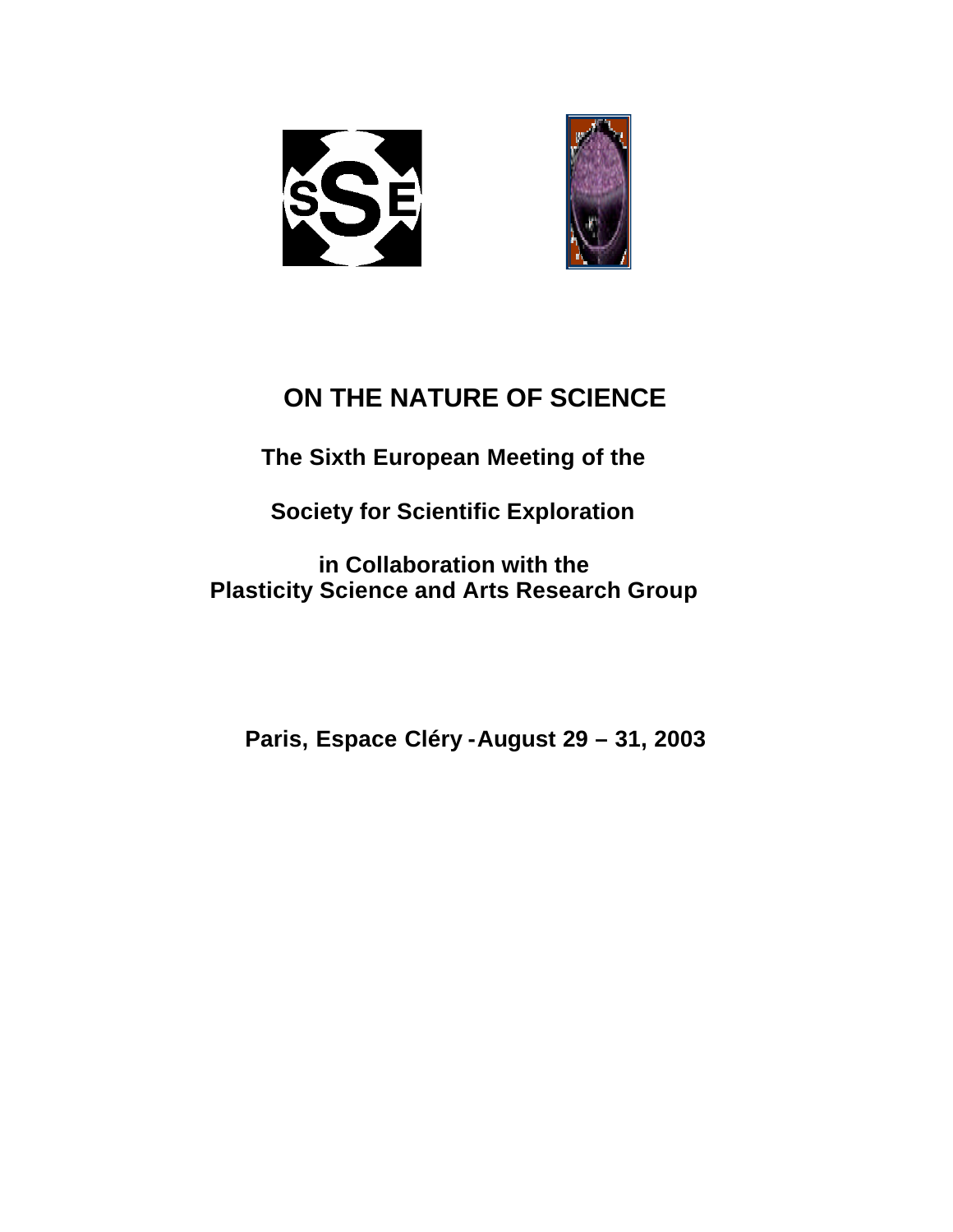## **ON THE NATURE OF SCIENCE PROGRAM**

### **Friday, 29 August**

**Conference venue: Espace Cléry – 17, rue de Cléry – 75002 Paris – Métro Sentier or Réaumur** 

09:10 Announcements and Welcome : *E. M. Insinna*

### **SESSION 1 – Impacts of Scientific Ideas and Paradigms on Society**

Chair : E.M. Insinna

09:20 John Ziman - Invited Speaker *–* Why Science Cannot Do Without Discipline

1005 Rachel Zahn – Contributed Paper - Université de Paris 1, CREA École Polytechnique The sensation of scientific discovery

1030 Coffee break

10:45 Halton Arp – Invited Speaker *– Max Planck Institut für Astrophysik, 85741 Garching, Germany* The Impact of Society on Science – Tribal Mores and Evolution for Survival

11:30 Ted Rockwell – Contributed Paper - *Founding Officer, Radiation, Science & Health, Inc." USA* Heresy, Excommunication and Other Weeds in the Garden of Science

11:55 Edgar Morin – Invited Speaker – Ecole des Hautes Etudes en Sciences Sociales - France Autour de la Spécialisation (en français)

12:40 Lunch

### **SESSION 2 – Science, Psychology and Biomedical Sciences**

Chair : Marc-Williams Debono

14:15 Lili De Vooght - Contributed Paper – University Hospital of Leuven, Belgium Psychosis: Challenge, dilemma or paradigm for the essence of the nature of science?

14:40 Walter von Lucadou – Invited Speaker *–* University of Freiburg – Germany Evidence and Human Cognition As Measurement Device

15h25 Eliane – Besson Delmarès – France The behavioral biology at the service of human ressources -- an unlimited potential!

15:50 Montague Keen – *Contributed paper –* A Scientific View of Survival Evidence

16:15 Coffee Break

16:30 William Bengston – Contributed Paper - Some Methodological Implications of "Resonance Theory" for Control Groups in Healing Research

16:55 Jean Ratte – Contributed Paper – Centre Holoénergétique, Canada Fidelit y to Science or the Right to dissent in biomedical sciences.

17:20 Stefan Schmidt, Susanne Müller & Harald Walach – Contributed Paper. *Institute of Environmental Medicine and Hospital Epidemiology- University Hospital Freiburg - Germany* Do you know who is on the phone? - Replication of an experiment on telephone telepathy

17:45 Lucy Pringle – Invited Speaker – UK - Crop Circles : the Effects of Electromagnetic Fields on Living Systems

18h30 Free evening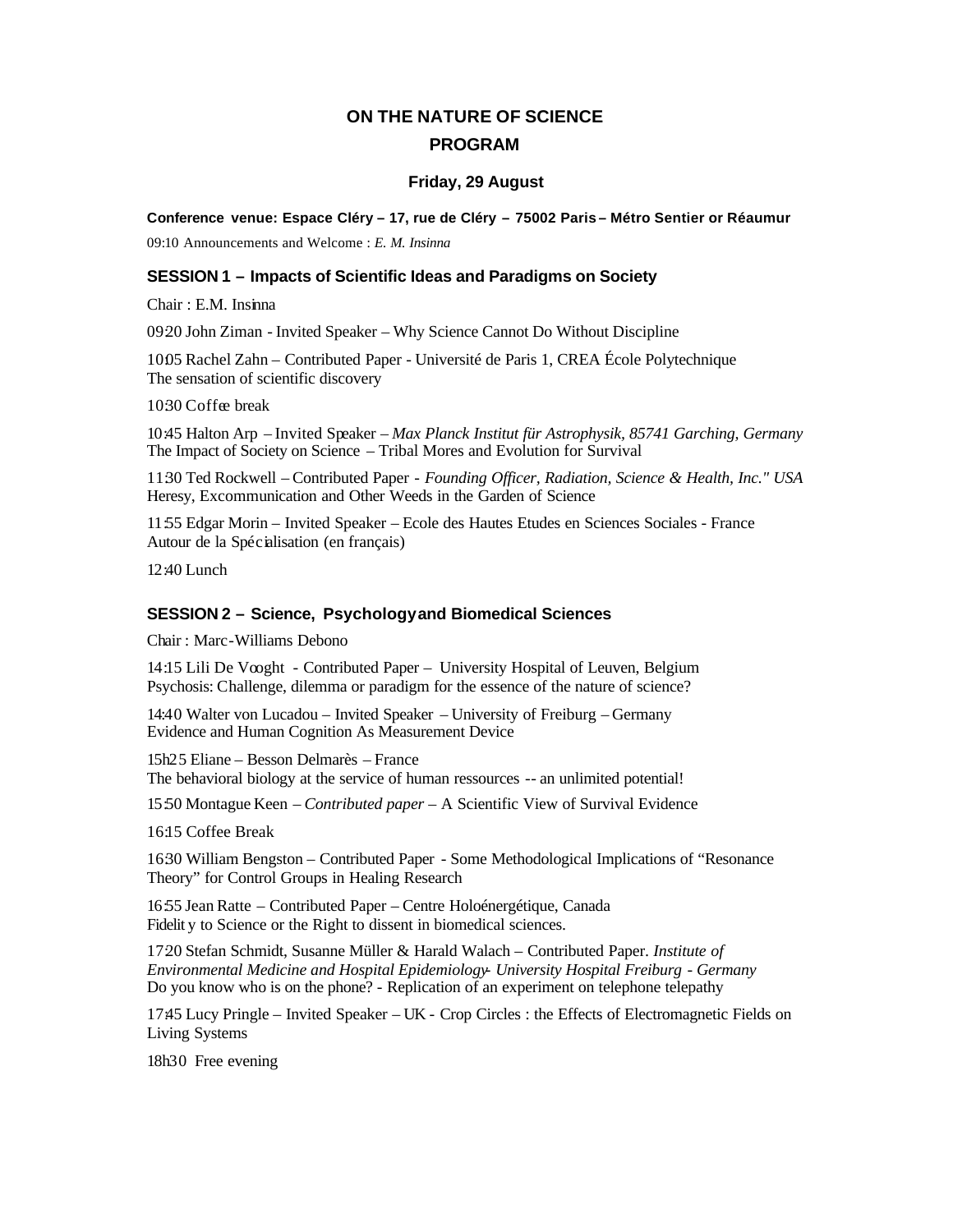### **Saturday, 30 August**

### **SESSION 1 – Science and the Nature of Scientific Ideas**

Chair : Prof. John Ziman

09:30 Henry H. Bauer – Editor in Chief of "The Journal of Scientific Exploration " USA Science : Past, Present and Future

10:15 Michel Cazenave *– Radio France Culture- France* Présence du Mythe au Coeur de l'Invention Scientifique : de Platon à l'Electromagnétisme (en français)

11:00 V. P. Kaznacheev, A. Trofimov – Contributed Paper - *International Scientific-Research Institute of Cosmic Anthropoecology - Russia*

On the Cosmic Nature of Scientific Ideas and the Role of the Observers in the Universe

11:25 Coffee Break

### **SESSION 2 – Science and New Approaches of Scientific Problems**

Chair : Morvan Salez

11:45 Stavros T. Tassos – Contributed Paper – *Institute of Geodynamic s- National Observatory of Athens*

Excess Mass Stress Tectonics-EMST, and Z? Space: New Advances in Geology and Cosmology

12: 15 Lunch

## **SESSION 3 - Science and Philosophy**

Chair : Ezio M. Insinna

14:30 Olivier Costa De Beauregard – Invited Speaker – France Science and Wisdom : The Incredible Non – Separabilit y

15:15 Philip Franses – *Contributed paper –* Ortec Consultants, Osloweg 131, 9732 BK Groningen, The Netherlands

Finding the World in Light - Quantum Mechanics and Philosophy

15:40 Max Payne – Invited Speaker *–* Formerly Senior Lecturer in Philosophy, Sheffield Hallam University. Trustee of the Scientific and Medical Network - *UK* The bankruptcy of Reductionism and the dimensions of consciousness

1625 Coffee Break

16:45 Jacques Benveniste – Invited Speaker -DigiBio – France The Limits of Science

### **SESSION 4 – Science and Arts**

Chair: David Lorimer

17 :15 Ariane Maugery, Guy Le Lay – Contributed Paper – UFR Sciences de la Matière, Université de Provence (Aix-Marseille I) Dissipative Structures: a Paradigm in Science and Arts

17:40 J-M Philippe – Invited Speaker – KEO Project – France KEO the Satellite : At the Crossroads of Arts, Science, Technology and Humanism

18: 25 Leaving for the Banquet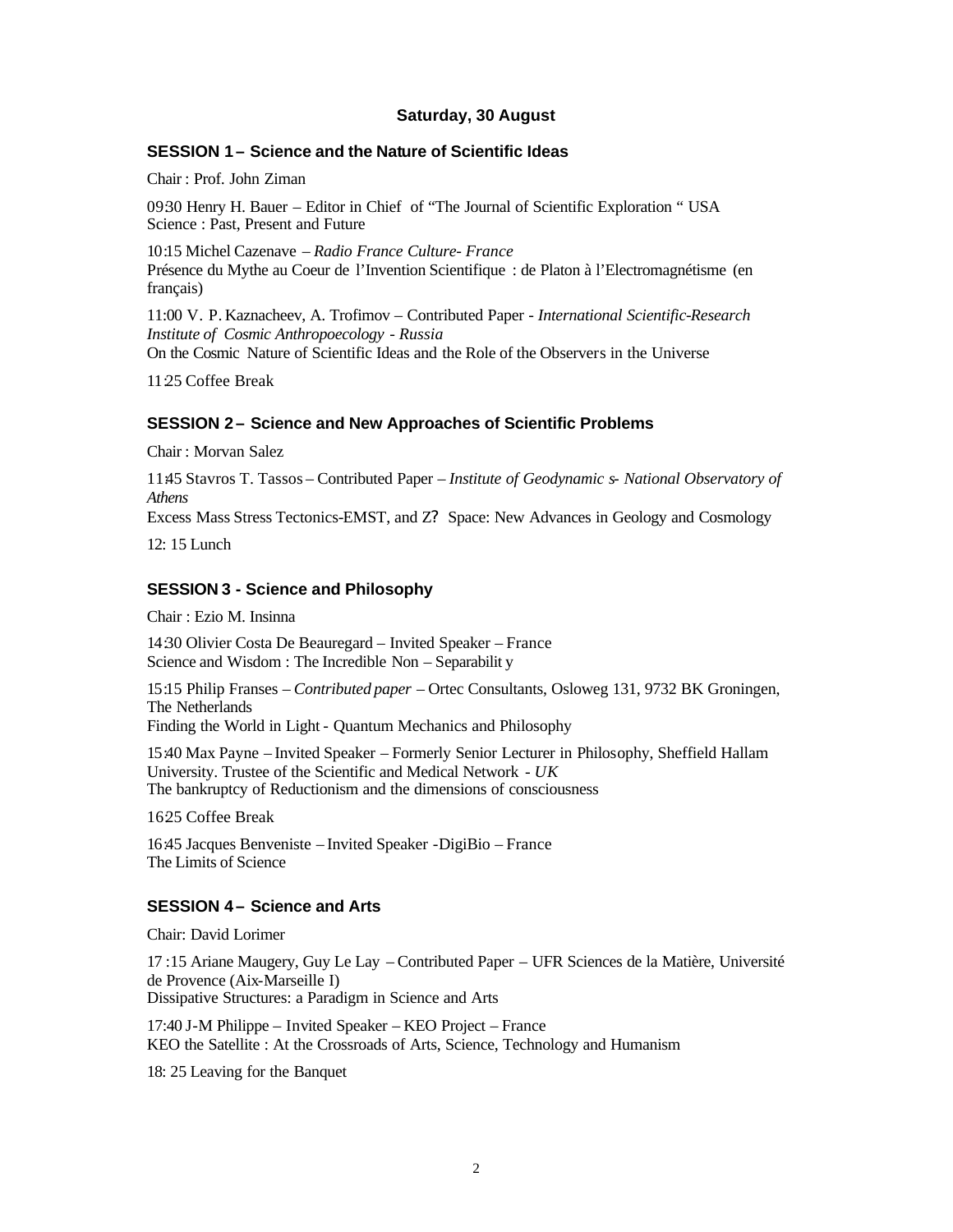## **Sunday, 31 August**

## **SESSION 1 – Science and Moral Responsibility – Science and Religion**

Chair : E.M. Insinna

09:30 V. Popova, L. Andrianova, E. Saveleyev – *Contributed Paper – Russia*

Scientific Discoveries and Moral Responsibility

09:55 David Lorimer – Invited Speaker - *Programme Director of the "Scientific and Medical Network" – UK* Neuroscience and Moral Responsibility

10:40 Coffee Break

11:00 Dipamrita Chaitanya – Invited speaker – The Dharma of Science

11:45 Evelyn Valarino – Invited Speaker - Switzerland Dieu se révèle-t-il à travers les NDE? - Les expériences de mort imminente et la religion ( en francais)

12:30 Concluding comments and discussion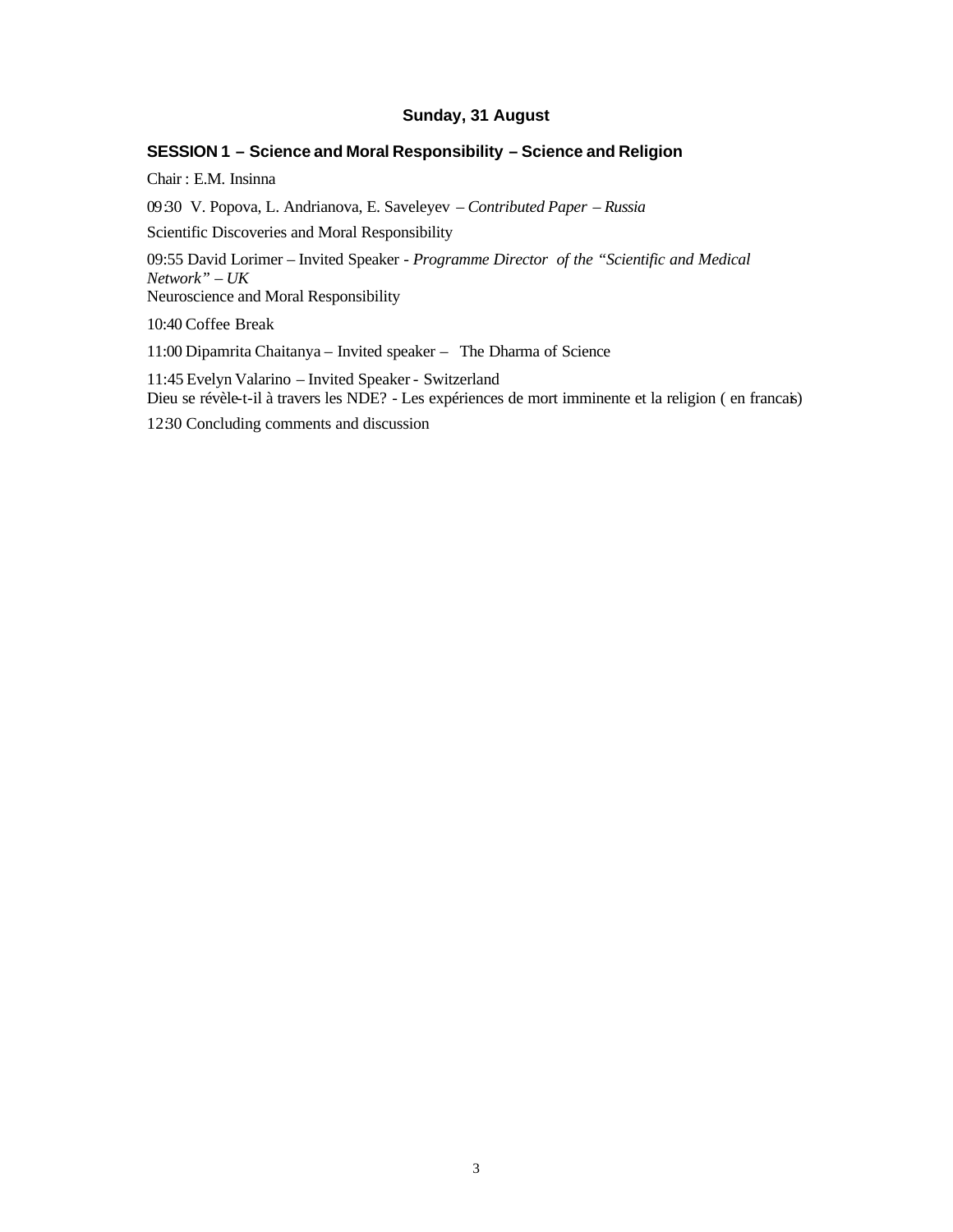## **Even though a discipline is a social construct, it may also be a natural category**

### **Prof. John Ziman - Invited Speaker** *-* **UK**

Science is a complex evolving system driven by its psycho-social dynamics to organise itself spontaneously in terms of 'disciplines'. Researchers need well-defined problem areas in which to develop and display personal originality. Science is minutely differentiated into a nested hierarchy of subject specialties*,* institutionalised and regulated by distinctive paradigms. Social structures naturally self-assemble around these academic home bases, defining and consolidating them as markets for professional expertise and reputation.

Disciplinary boundaries are continually transgressed by novel concepts, techniques and discoveries. Historically speaking, however, the 'interdisciplinary' areas that often develop around new theoretical and practical problems are usually shortlived. The 'hybrid' disciplines that inevitably emerge in the 'pidgin trading zones' spanned by multidisciplinary teams soon breed their own kind.

Sociologically speaking, academic science cannot do without disciplines. Unable to organize the division of its own labour, it would just be instrumental technoscience. And yet each discipline presents itself as a natural feature of the world. Is this just 'boundary work' rationalizing an academic vested interest? Does Nature actually have 'joints' along which it is easily carved?

Thus, the physical, biological and human sciences correspond to successive stages in the evolutionary history of our planet. At first, everything could have been explained in the language of physics. But the entities that later emerged – living organisms - had properties that could not be described or pre-conceived, in that language. Similarly, the emergence of human consciousness and social action introduced a phenomenology that was not covered by the *themata* of biology. And so on, perhaps on a finer scale of differentiation.

Human behaviour must, of course, conform to biological principles, and these in turn to the laws of chemistry and physics. But these are distinct provinces of meaning with historically contingent features, and are not mutually reducible. This makes the study of boundary objects, such as the mind/brain and gene/DNA complexes, particularly challenging. But the social plurality of 'disciplines' often mirrors a natural feature of the world that cannot be deconstructed sociologically.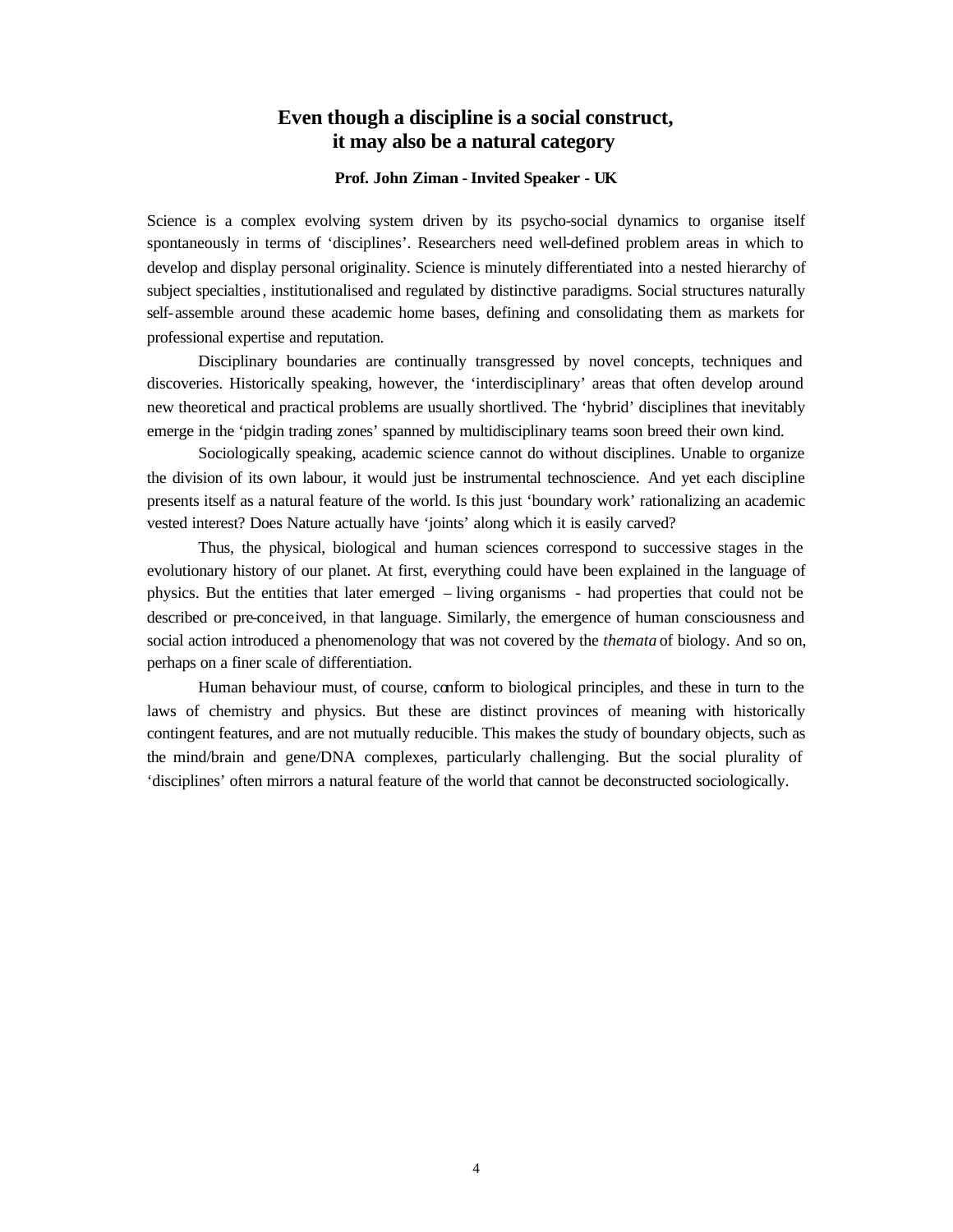## **The Sensation of Scientific Discovery**

### **Rachel Zahn – Contributed Paper - Université de Paris 1, CREA École Polytechnique - France**

Inspiration, rigor, and perseverance are three highly prized qualities cultivated by scientists. The latter two are taught explicitly during the initiation of a young researcher. He learns from his teachers the discipline of generating hypotheses and systematically challenging them to gain a better approximation of the truth.

By contrast, inspiration is rarely taught because scientists have traditionally regarded it as inaccessable to precise analysis and therefore too fuzzy to explain. Another reason may be their reluctance to disrupt its delicate process in themselves. They may conclude that something that is both of central importance to their work and so difficult to analyze rigorously is at risk of disappearing if examined too closely.

The reluctance to resolve this dilemma is not confined to scientific tradition, but was, until the twentieth century, equally taboo in the arts. Since then, artists influenced by scientific rigor have developed fine distinctions for analyzing the creative process (such as Constantin Stanislavski's ``An Actor Prepares'') that made inspired performance consistent and reproducible.

Until recently, these artistic solutions have remained inaccessible to scientists. There have been some exceptions (e.g. Charles Sherrington, Erwin Schrödinger, Richard P. Feynman, and Nikolaas Tinbergen), but such explorations were usually regarded as a dilution of rigor or as attributable only to unique genius. However, during the last fifteen years, the wide-spread emergence of interdisciplinaryresearch has given scientists permission to look outside their traditional fields.

The author of the present paper was raised in a family of hard scientists (in physics, mathematics, and computer science) but chose a path in the arts and received training in classical theatre and ethical performance. The latter led her to investigate patterns of psychophysical congruence used to access high performance states.

During the last thirty years, she developed an interdisciplinary methodology which she taught to professionals in the performing arts, top athletes, and patients requiring physical rehabilitation. It was the influence of Margaret Mead and R. Buckminster Fuller that showed the author that her investigations should also account for intellectual disciplines. As a result, she became determined to understand the high performance states of scientists and philosophers in the same way she had studied actors and opera singers.

This talk introduces the author's findings. It explains the distinction between skill and talent and discusses the practice of non-intrusive thought experiments that help a scientist discover a psychophysical process by which talent is best expressed.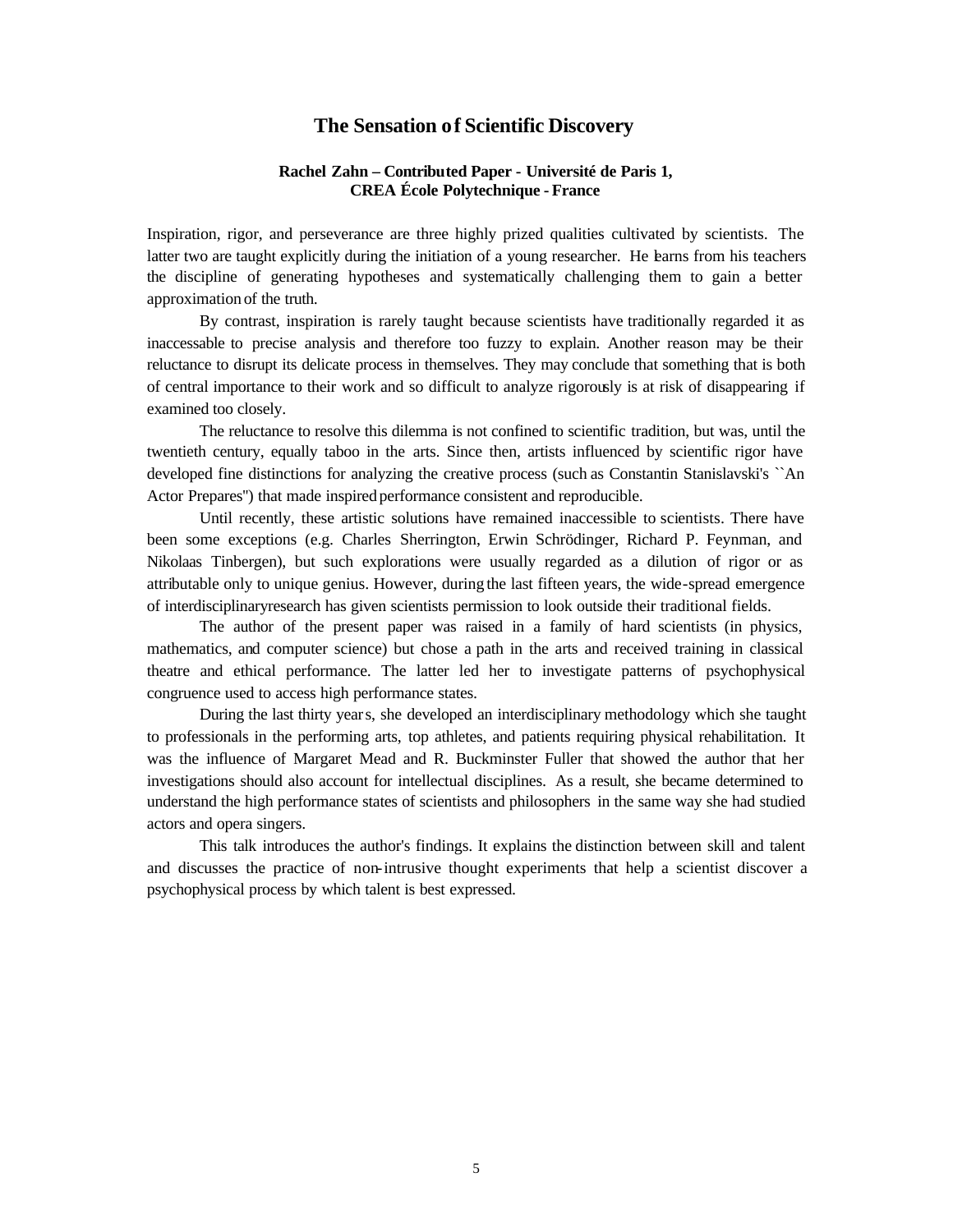## **The Impact of Society on Science – Tribal Mores and Evolution for Survival**

## **Halton Arp – Invited Speaker** *–* **Max Planck Institut für Astrophysik, 85741 Garching, Germany**

We are told things about the universe which, if we stop to think about them, are outright ridiculous. And yet most people believe, nay place their faith and whole feeling of security, in their being true. There are many examples of how the structure of our society permits to control scientific beliefs. In Astronomy alone, however, we can show many confirmed, yet suppressed, observations which illustrate the failure of the fundamental assumptions in the field.

But since the same scandals go on in biological sciences, medicine, the media, politics and so on, we might review the tribal customs of our various societal components. Learning and indoctrination in the schools, the control of money in the democratic process and intolerance of dissent are some areas in which we might consider basic reform. But just in the sciences alone we might fight back and insist that all scientific information be universally distributed and open debate about its meaning be encouraged.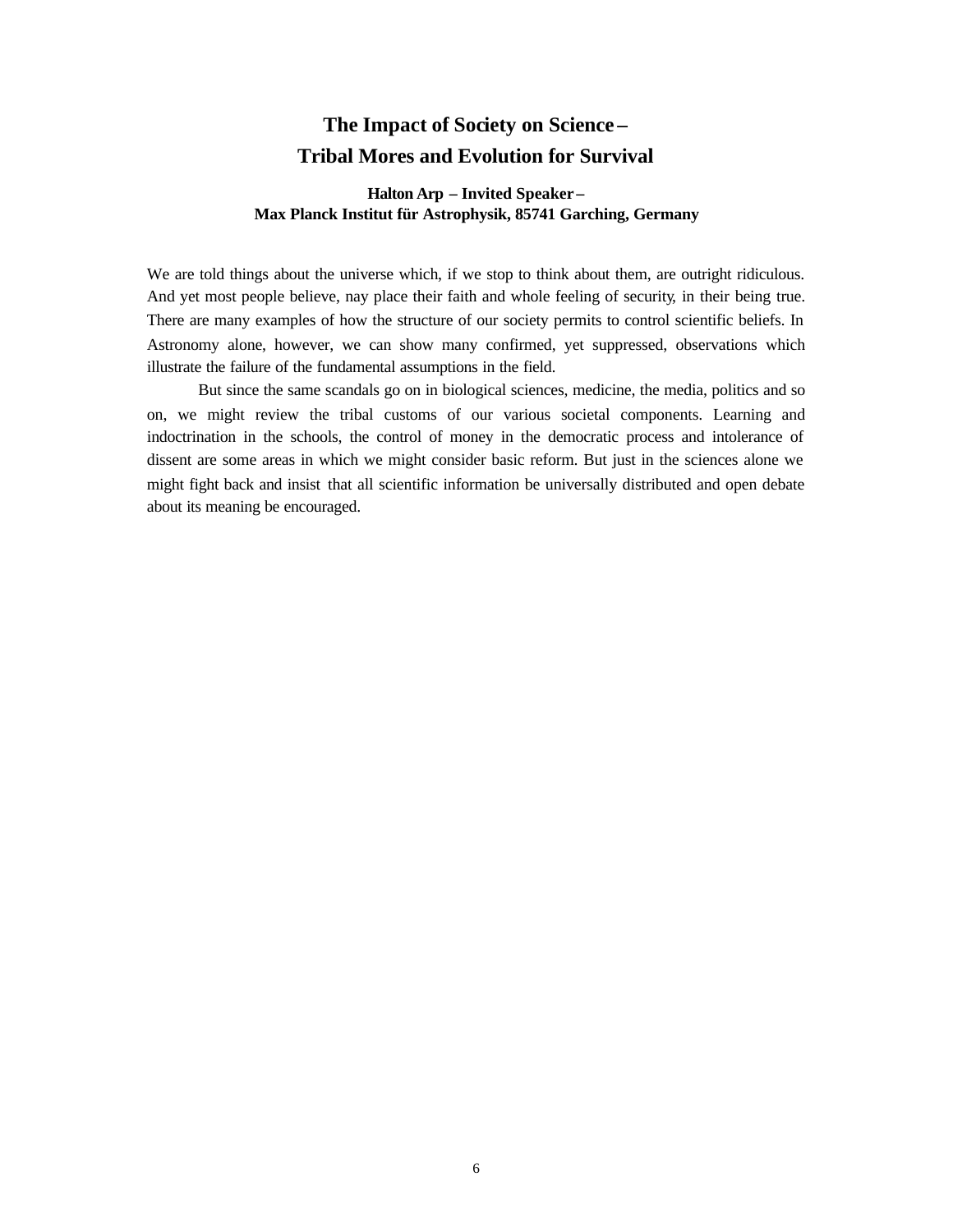## **Heresy, Excommunication and Other Weeds in the Garden of Science**

### **Theodore Rockwell – Contributed Paper - USA**

Science and the law are two systems developed over the centuries to arrive at a particular kind of truth. Each works only within its own framework. Decisions reached can be properly challenged only by questioning whether the proper procedures have been used, not by charging that the result seems unreasonable. (E.g. a legal appeal can ask only such questions as: Was inadmissible evidence used? Was admissible evidence overlooked or misused? One cannot properly charge that a rape victim had previous affairs and therefore the court need not be so solicitous of protecting her virtue. Similarly, one cannot properly charge that the conclusion of a scientific report seems unreasonable and the work is therefore pseudoscience and should not be published or funded. Quantum mechanics and relativity have already demonstrated some highly counterintuitive conclusions but are not considered unscientific.)

The claim that scientific work that follows proper procedures should be discounted because it deals with unusual subject matter or produces unusual answers is a charge of *heresy*. Punishment of such activity by the scientific community amounts to *excommunication*. Heresy and excommunication violate acceptable scientific procedures and are themselves pseudoscientific behavior.

The scientific process involves more than just the bench scientist. Equally important to making the process work properly—or causing it to malfunction—are corporate officials, project managers, co-authors, editors, reviewers, and others, and each bears serious responsibility for maintaining scientific integrity. Corporate officials may judge that certain areas of study might offend persons or organizations they deal with. Scientists sense that some topics may restrain one's career. Co-authors may just want their names on a paper and th en want to control its "tone." Editors pick reviewers in secret with little accountability, and reviewers have agendas of their own and don't have to face their accusers. The pure pursuit of truth may be battered in the process.

Many scientists consider certain fields of inquiry unsuitable for scientists. For example, when a double-blind study of the effectiveness (or ineffectiveness) of third-party prayer on healing was proposed, some prominent scientists protested loudly and publicly. No reason was given why such an experiment would be any more difficult than testing other medical procedures. The objectors stated only that the subject matter was inherently and unavoidably unscientific. Scientists have historically been reluctant to deal with subjects that involve mind, emotions and spirituality. This is understandable but unacceptable nonetheless. In fact, recent innovative work with functional magnetic resonance imagery (fMRI) has shown that it is possible to correlate certain emotions and states of mind with physical activities in the brain—a very productive area of scientific research.

So we may be dismayed but not surprised when scientific work in "disreputable" subjects is disparaged. However, even mainstream science is susceptible to such problems. I will discuss an example where the use of heresy and excommunication are flourishing. The subject is the health effects of ionizing radiation, where the beneficial effects have been demonstrated for over a century, but radiation protection policy doggedly refuses to accept that fact. I will cite reports supporting this fact, but will not try to make the case in this talk, since it is only necessary to show that the scientific process is being distorted by the efforts to suppress this information and to support the false conclusion.

Since it would be a simple matter to correct this situation, I will discuss why it has not been done. The answer is found by following the advice given by Deep Throat to the Watergate investigators: Follow the money. Careers and job security for many thousands of people depend on maintaining the false premise that radiation, even at the lowest doses, is mysterious, little-understood, and potentially lethal. Despite this situation, I will discuss what is being done to bring about the necessary changes. But the corrective process is more like orthodontics than surgery.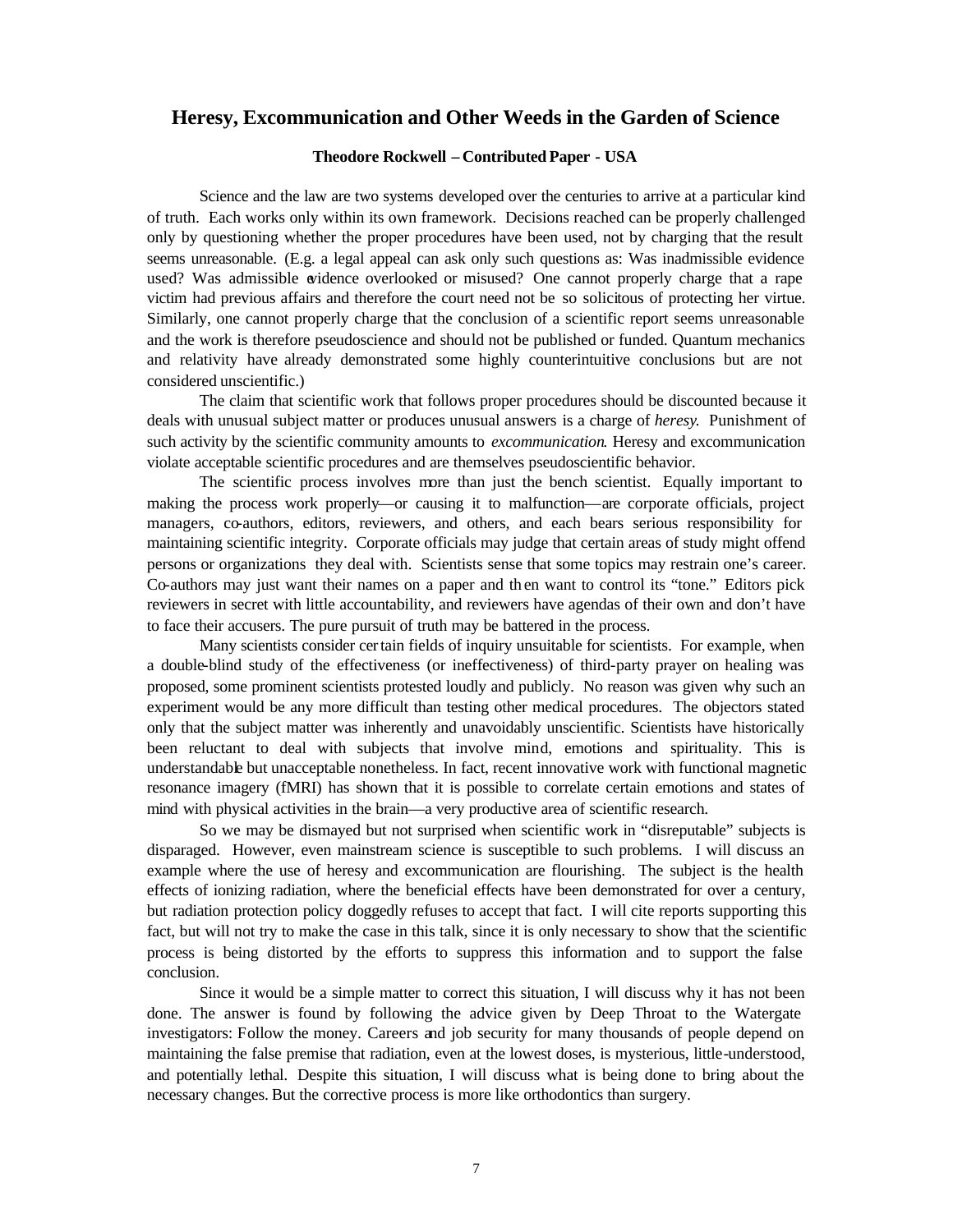## **To what extent scientific journals meet scientific criteria ? Comparison between a sample of mainstream scientific journals and a sample of fringe journals**

### **Marie – Catherine Mousseau – Contributed Paper – France**

Do paranormal or parapsychological investigations meet the criteria often said to characterize pseudoscience? Mainstream and non-mainstream research is compared through content analysis of selected samples of mainstream journals from several fields and of non-mainstream ("fringe") journals. Oral communication processes were studied at an annual meeting of the Parapsychological Association. Though certain quantitative differences were noted, qualitative distinctions were not found that could justify classification of parapsychology as pseudo-science. To warrant that, other criteria to define science would need to be established.

## **Psychosis: Challenge, dilemma or paradigm for the essence of the nature of sc ience?**

### **Lili De Vooght - Contributed Paper – University Hospital of Leuven, Belgium**

In the problematic of psychosis the introduction and the integration of  $\alpha$  the world », the universal world as opponent to the psychotic world, is an important element for the basis of treatment. We found in a dictionary a possible instrument to introduce this "universal world aspect". The importance of this world-aspect as part of the treatment of an psychiatric illness confront us with the fascinating aspect that the body, the mind and the world have to be thought together in integrated concepts. It also interrogates our thinking on the nature of science.

Starting point for the study of the negative symptoms (affective indifference, cognitive poverty, lack of initiative, willpower and endurance, anhedonia, stereotypical acting and speaking, social isolation) in psychotic patients is Blankenburg's phenomenological study, who describes this problematic as "the loss of natural self-evidence". From out of a Lacanian and phenomenological (Ricoeur) perspective, the "word story" or the "dictionary story" method is developed. Hereby the patient himself starts from a word in the dictionary that is found on a predetermined spot (for example top left), forms associations with regard to it, and connects the words of a session at the end into a story that he makes up himself. Not only do we note, that a greater mental spontaneity is developed, but also, that affective contents of significance appear randomly in the margin and can be elaborated there. Mentalisation, communication and vital circulation do, however, remain the primary focus of this therapy. Finally, we forward the hypothesis that the dictionary can be conceived of as the representative of the "world", a concept that had become problematic for psychotic patients. This notion of "world" is then further explored in theory.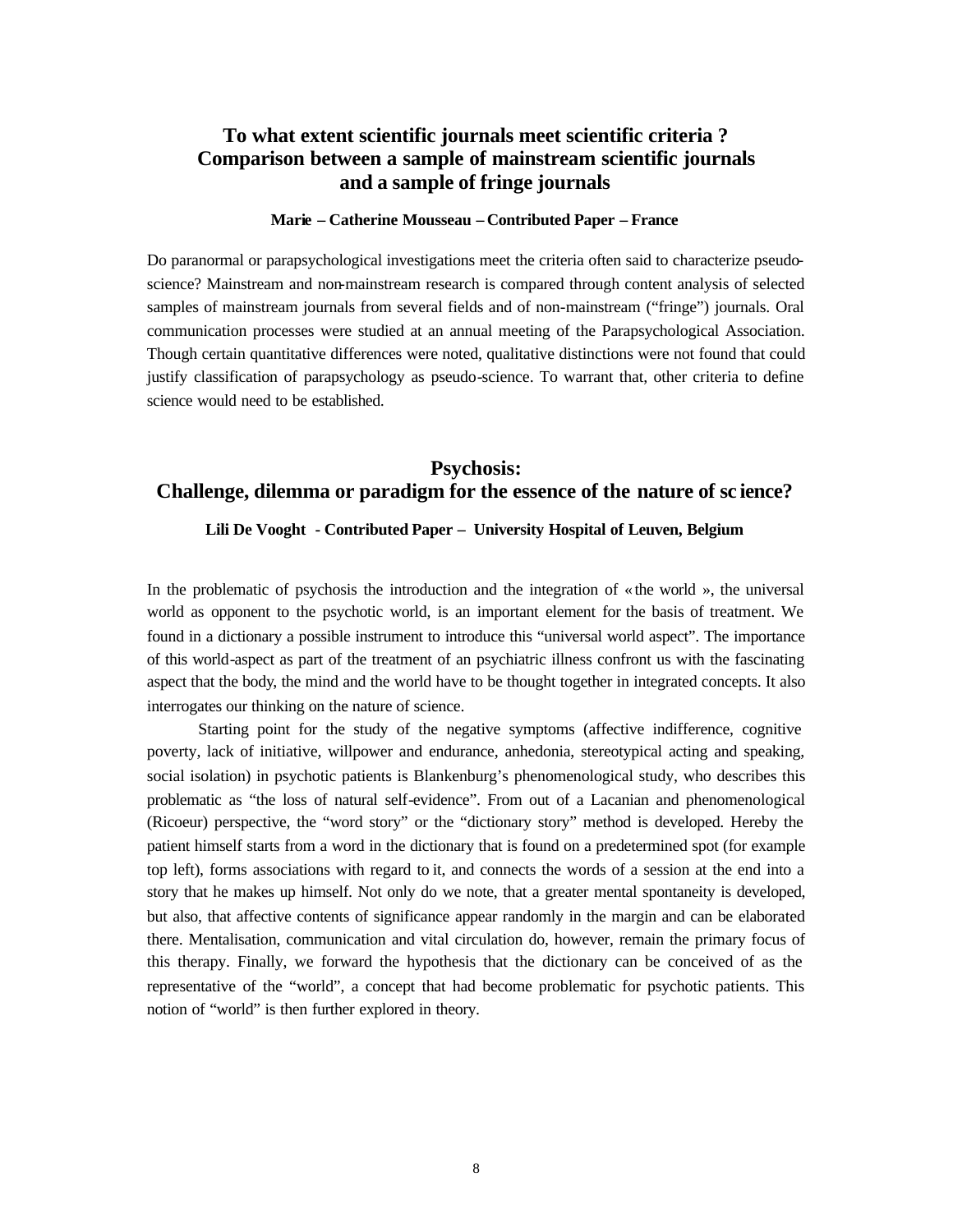## **Evidence and Human Cognition as a Measurement Device**

## **Walter von Lucadou – Invited Speaker** *–* **University of Freiburg – Germany**

All scientific knowledge is based on empirical facts as well as on theoretical evidence. Theoretical evidence is mainly based on formal operations in mathematics. Mathematics, however, is mainly a mental or cognitive discipline. Thus, any kind of evidence is fundamentally based on human cognition. We call this the classical use of human cognition.

A closer consideration shows that each "observable" of every subject of natural science is based on generalisations of cognitive processes which are linked with human actions. For example the observable "length" is a generalisation of the human ability to move. This approach was called "protophysics" by P. Lorenzen and P. Janich. It can be shown that the proto-physical process of the creation of scientific concepts depends on certain psycholog ical mechanisms of the human psyche such as "gestalt-perception", or the so called "binding-problem" and others.

In my paper I will try to argue that this process can be used in an active way to gain scientific knowledge. Whilst the classical use of human cognition in science has a more or less passive character (e.g. to state that a given formal procedure is "right" or "wrong"), the proposed method entails an active use of human cognition during experimentation. This should not be mixed up with the usual "rating-procedures" in psychology, where subjective assessment is used as a psychological measurement method.

The "non-classical use of human cognition" is founded on certain non-classical systemstheoretical assumptions such as the complementary of "structure" and "function" as it has been stressed in the "weak quantum theory"-approach of H. Römer, H. Walach and H. Atmannspacher.

It is assumed that human cognition naturally uses certain complementary representations for the description of experimental situations and results. The method of actively changing those complementary representations within an experimental setting creates a "non-classical proto-physics". If the experimental system entails non-local effects or entangled subsystems the "conservation of entanglement" (R. Gingrich und C. Adami) leads to different results depending on the representation in use. Thus, the comparison of two complementary representations yields more information about the system in question compared with the classical approach.

In my paper I will argue that the proposed method can improve the classical double-blind techniques in psychology and is specially apt for all those fields where up to now only epidemical studies could be used. "Parapsychology" and "homeopathy" may serve as examples. Especially the latter lacks from the fact that the exact replication of double-blind studies in general leads to different or often contradictory results in spite of successful epidemic studies. Parapsychology suffers from the decline of the effect-size in relation with the increasing length of the studies. This so called "declineeffect" (in the funnel-plot) has been shown in most recent meta-analyses. It will be argued that the dichotomy of the cases in the "verum-" and the "control-group" establishes (in most cases) a timedepending "functional representation". If the same procedure is repeated the internal non-local correlations must vanish and therefore the entanglement cannot be measured anymore in this representation. If, however, in the replication study a complementary "structural representation" can be used the entanglement can be conserved. In the paper it will be discussed how this can be performed in a real experimental setting.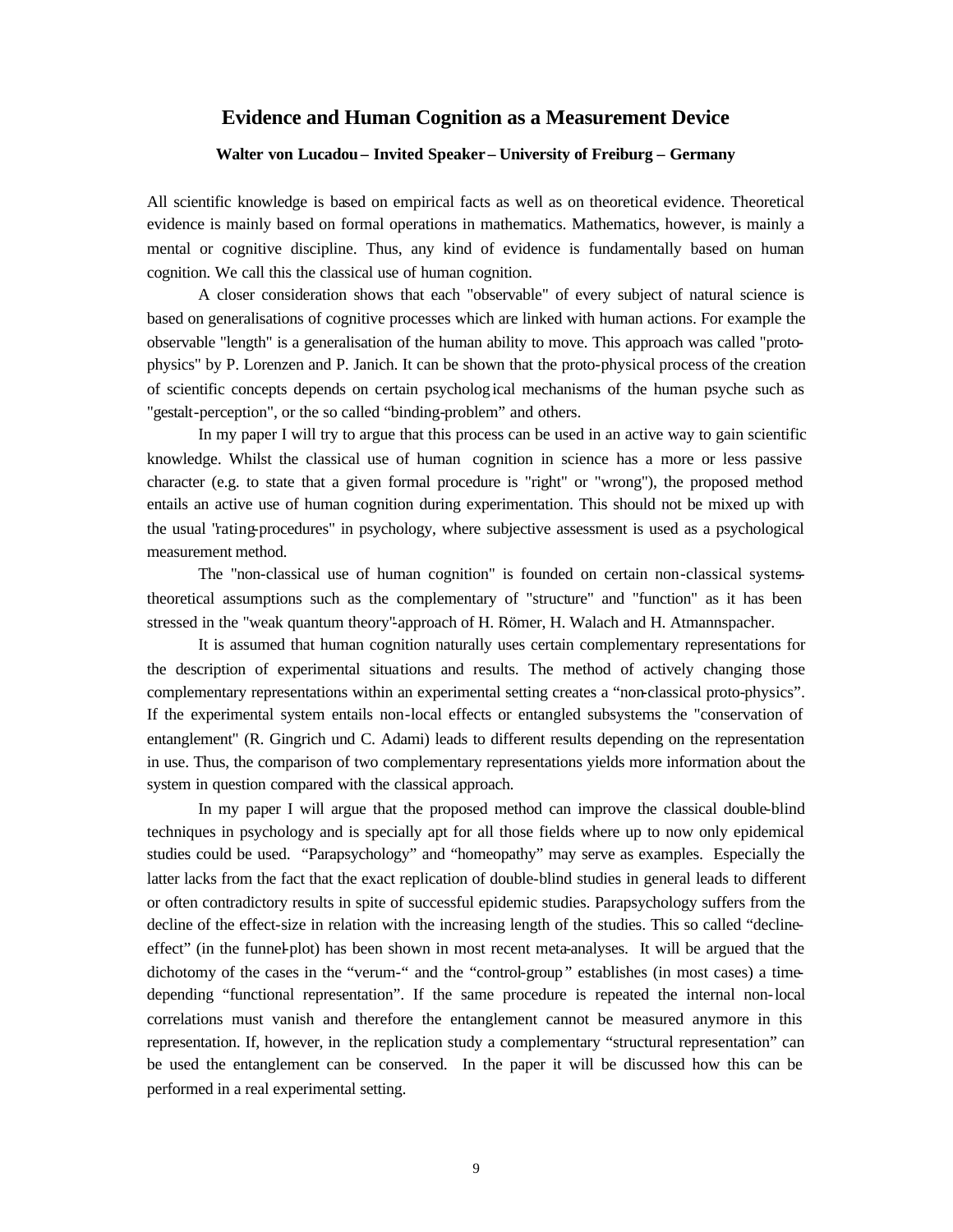## **The Behavioral Biology at the Service of Human Resources: An Unlimited Potential! "BIO-RESSOURCES" \***

### **Eliane Besson-Delmarès – Contributed Paper - Engineer ; consulting in Neuro-Behavioral and Cognitivism Therapy - Contributed Paper - Institute of Environmental Medecine , France**

Over the last few decades, increasing interest has been attracted to the sciences of the nervous system and of human behavior . Despite the extreme complexity of the subject, the results obtained are beginning to throw new light on our "psyche".

The concept "Bio-Ressources" analyses the relationships between observable behaviour, emotions and the evolution of the thought at that moment.

Neurosciences are sciences of our consciousness, of our acts and of our feelings, because human being is everywhere , because the defect of understanding his functioning is the weak point for himself and for his organisations.

The behaviour is understood through a "new grid": the instinctive states of urgency, which are flight, fight and inhibition of action. These states underline respectively the classical concepts of anxiety, agressivity and depression.

The quasi-totality of our "jamming" behaviors seems to turn around the fear from the other ones, of the group , of the clan , around the necessity to look like them to be accepted in the "gregarious herd" and traduces itself by the fear of ridiculous, self-shame , the fear to be judged , self depreciation…

We can pass over the causes of these stress states. The "clever" thoughts (neocortex brain and prefrontal areas) are driven back by the automatic thoughts (limbic brain)."Dedramatic art" and "Change of mental modes" allows to develop reflection, decision and motivation abilities. These "inner tools", when experimented deeply are able to remove psycho-emotional hitches.

The assembly of this work is particularly pertinent so that persons, who do feel ill-at-ease can be conscious of their stress and realize that they own an extraordinary access tool to their intelligence and creativity.

"Extended consciouness" experiences (by giving the hand of the neocortex parameters ) allows to surpass ourselves , and to discover some unusual and surprising potentialities …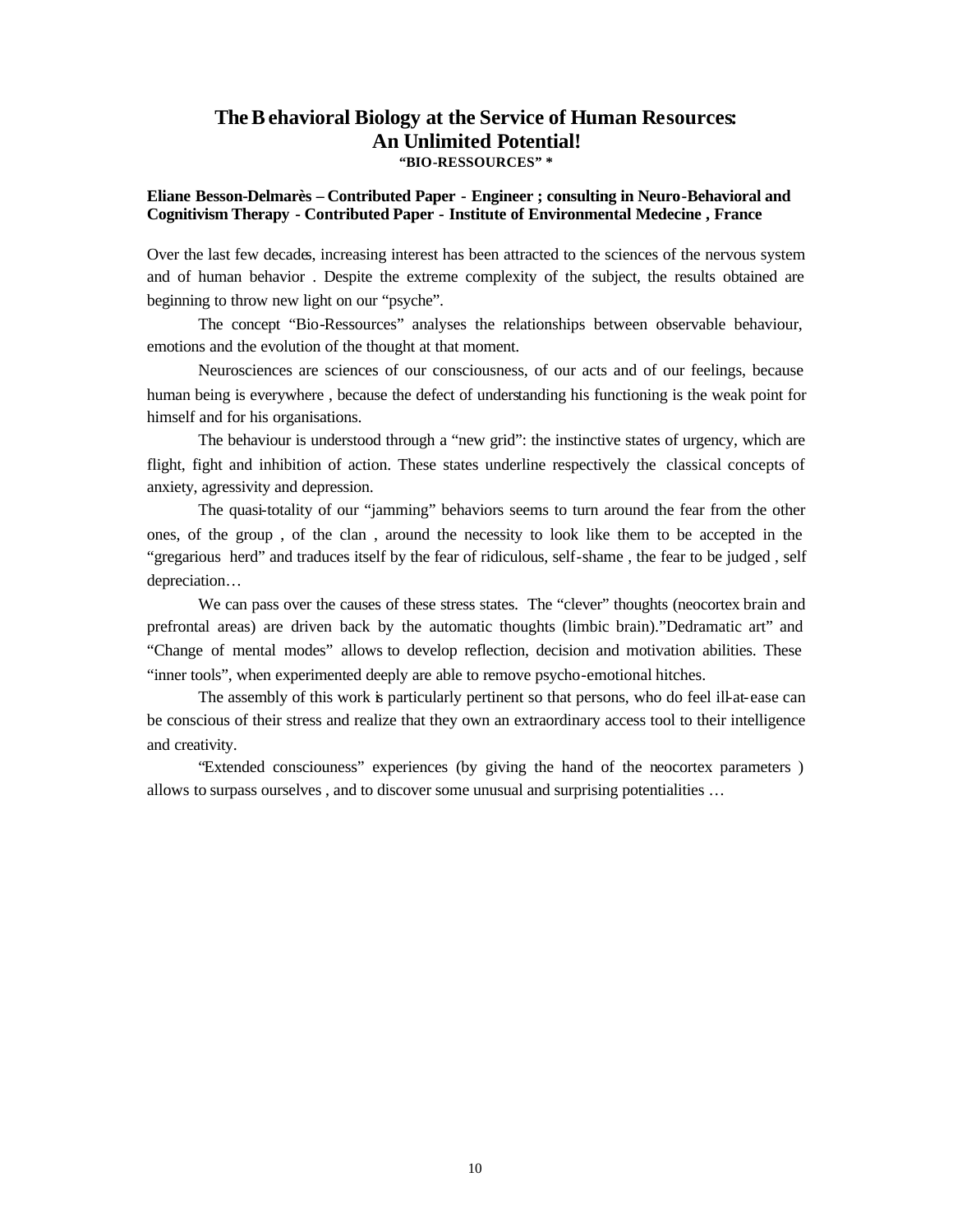## **A Scientific View of Survival Evidence**

**Montague Keen - Contributed paper - Secretary of the Survival Research Committee of the Society for Psychical Research, and Chairman of the Society's Image Committee - UK**

Perhaps the biggest challenge to scientific integrity, and a test case of the readiness of the scientific establishment to confront uncomfortable evidence, is the resurgence of experiments with mediums the results of which appear to support the hypothesis that human personality survives bodily death and communicates intelligently to those on earth.

The speaker will refer briefly to the significance, and results, of current work in the USA (Schwartz et al) and the UK (Roy and Robertson) experiments testing the hypothesis that the proportion of statements given to intended recipients by mediums, after procedures aimed at excluding all normal means of communication or appraisal, is very significantly greater than those acceptable to non-recipients. None of the current series of experiments, however, can entirely exclude the so-called super-PSI explanation and unambiguously establish the communications to be from a discarnate source. The ideal case would conform to, or improve upon, three criteria spelled out by one of Britain's most experienced psychical researchers, Dr Alan Gauld:

The communicator would have a strong and comprehensible reason for wishing to communicate — stronger than any reason the medium might have to contact him; the information would be such that the medium could not have picked it up from the mind of any living person, obituary notice, etc.; and one can be certain that the medium could not have obtained the information by ordinary means.

The speaker will summarise a recent case he has investigated in which information purporting to derive from a recently murdered woman came through a medium so strongly that she contacted the police, to whom she gave some 125 specific pie ces of accurate information relating to the murder scene, the circumstances of the assault, the appearance, age, occupation and nickname of the murderer, the names of friends and relatives and even the likely location of the spot where the murderer, who was not a suspect, hid her stolen jewellery. Some of the information was not validated until, eighteen years later, in August 2001, the criminal she had identified was sentenced to life imprisonment for the murder.

This case could meet William James' requirement of the discovery of a single white crow, whose existence falsifies the theory that all crows are black. Mrs Leonore Piper was James's white crow, but it is contended that the present case is an even more reliable example.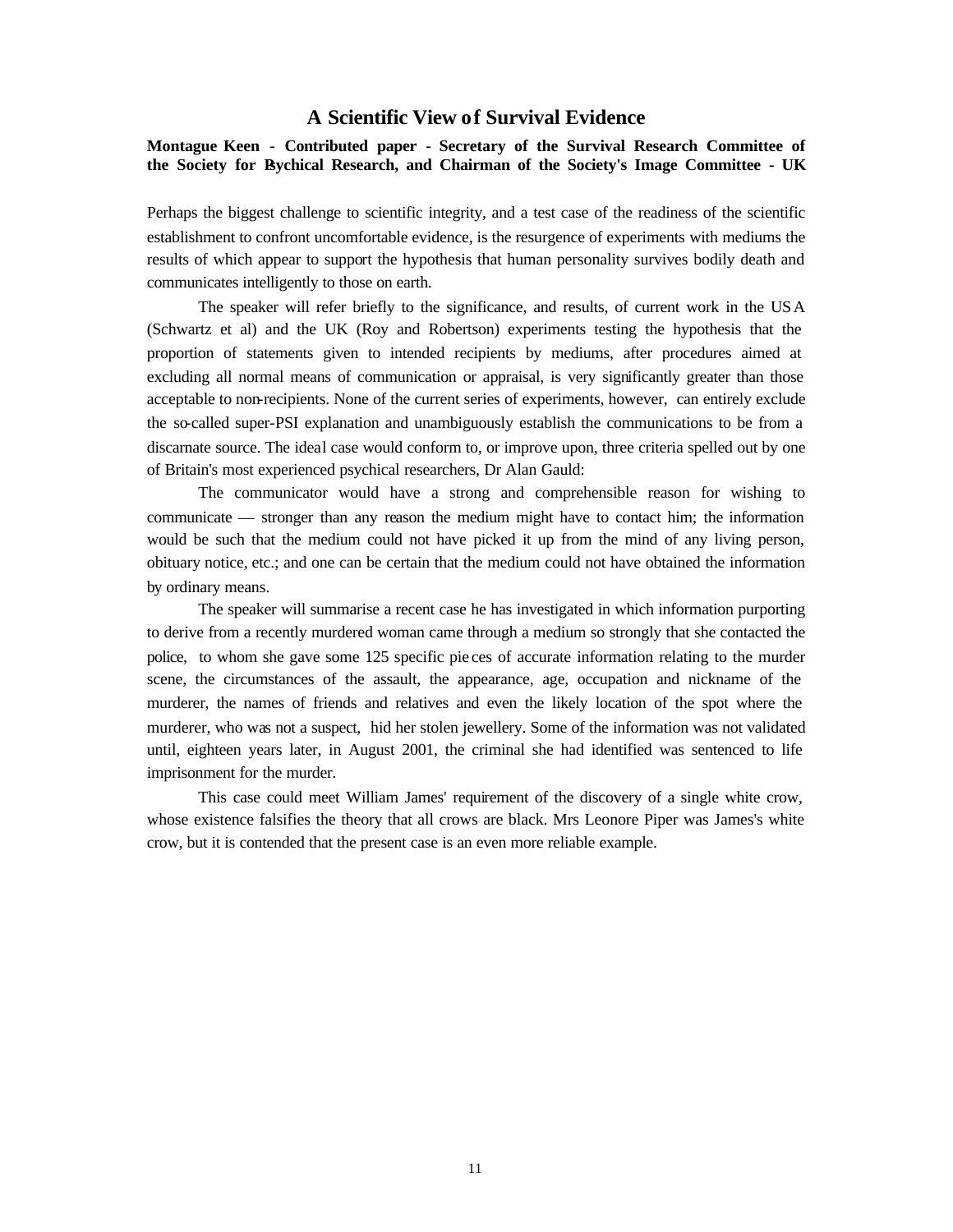## **Some Methodological Implications of "Resonance Theory" for Control Groups in Healing Research**

**William F. Bengston – Contributed Paper -St. Joseph's College**

Six separate experiments carried out at Queens College, St. Joseph's College, and the University of Connecticut involving "laying-on of hands" on experimental mice produced anomalous healing patterns in the control groups. In four experiments, mice were injected with lethal dosages of mammary adenocarcinoma (source – The Jackson Laboratories; code – H2712; host strain C3H/HeJ; strain of origin – C3H/HeHu) and randomly separated into experimental and control groups. In two experiments, mice were injected with lethal dosages of methylcholanthrene (source – The Jackson Laboratories; strain – Balb/C; background – H-2d) and randomly separated into experimental and control groups. The experimental mice in the mammary adenocarcinoma experiments treated by "laying-on of hands" exhibited an anomalous pattern of remission, passing through stages of a blackened area appearing on the tumor, then ulceration of the tumor, to closure and full life-span cure. The experimental mice in the methylcholanthrene sarcoma experiments exhibited a different pattern of remission, sometimes exhibiting tumor ulceration and sometimes simple shrinkage of the tumor.

In all six experiments, a significant percentage of control mice exhibited these anomalous remissions of their cancerous tumors, though they were not treated by the "laying-on of hands" technique. Normal (fatal) tumor growth only occurred when the control animals were either sent to another city, or were placed into a geographically separated "clean" laboratory.

A preliminary model suggests that these healing effects are not related to a "field effect" produced by the healer, but rather to a "resonant bond" which is established among all the animals in the experiment. A treatment given to any animal will be "shared" by all animals within the resonant bond. Resonance theory, then, has important implications for the normal methodological assumption of separation into treatment and control groups. Hypotheses to test the conditions under which resonant bonds are formed and broken are suggested.

> Patchogue, New York 11772 (631) 447-3310 wbengston@sjcny.edu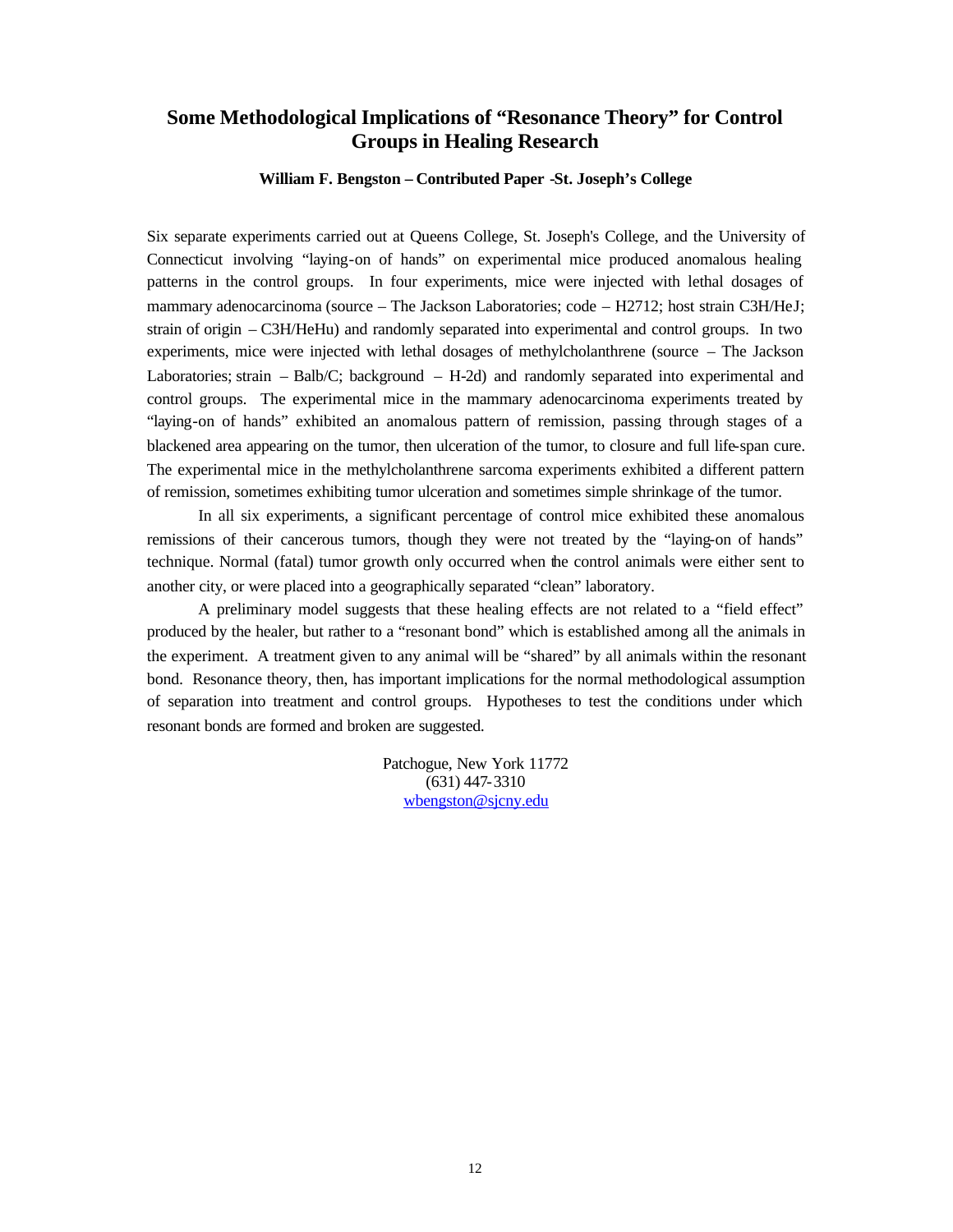### **Fidelity to Science or the Right to Dissent in Biomedical Sciences**

### **Jean Ratte – Contributed Paper – Centre Holoénergétique, Canada**

The author,MD and FRCS, was forced in 1992 to quit médical practice by the Québec Medical Association because he refused to stop using Vascular Holoenergetic Resonance(VHR), an alternative approach that is not << scientifically recognized>> but is helping to resolve a lot of fonctionnal problems not amenable to academic medicine. He works since then as an autonomous searcher in private practice developping this technique.

There is only science of the parts. There is no science of the whole and Science cannot tell why the whole is more than the sum of its parts.

Medical practice is a good place for testing this fact and observing the usefulness of the different paradigms,their domains of validity and their limits. The mainstream biomedical paradigm is still very mechanistic and is relevant to emergency and organic problems.

The failure of this paradigm in functional diseases prompted the author to study acupuncture that is like éléctronics with its binary logics. If a mechanistic approach and an electronic -like approach don't help, it means that the basic problem is situated at another level, that of the software which can be mixed up. VHR by working at this level brings back the human being to its essential programs so he doesn't need anymore to put the brakes that are the diseases.

This VHR is based on the fact that the human body is an interferometer and that the arteries as resonators and amplifiers of cellular vibrations can detect not only electromagnetic but also gravitational, strong and weak nuclear interactions. This mesodermic VHR allows the detection of semantic resonance while ectodermic senses are lenses that detect only syntatic resonance.(1)

This is a long road but the Hippocrates' oath was made to the patient and not to a corporation. A paradigm is a map that allows to explore new territories or to get a new look to an old territory. Each paradigm needs fences to name its limits. There are very useful social fence-makers. Science needs also fence-breakers when the map becomes old and prevents the exploration of deeper levels of the human being that is an whole greater than the sum of its parts.

The clash of paradigms can be very painful when one sticks to Hippocrates'pledge and the corporate rulers take the map for the territory and refuse to look at other maps. A scientific mind dedicated to Science has sometimes in his life the duty to pass over the fences. To pass over is very rewarding intellectually even if to be off fences is an offence for the social fence-makers who refuse to upgrade.

1/ parts of this work has been presented at Tucson 2 (1996) and Tucson 3 (1998) conferences; Toward A Science of Consciousness, poster sessions.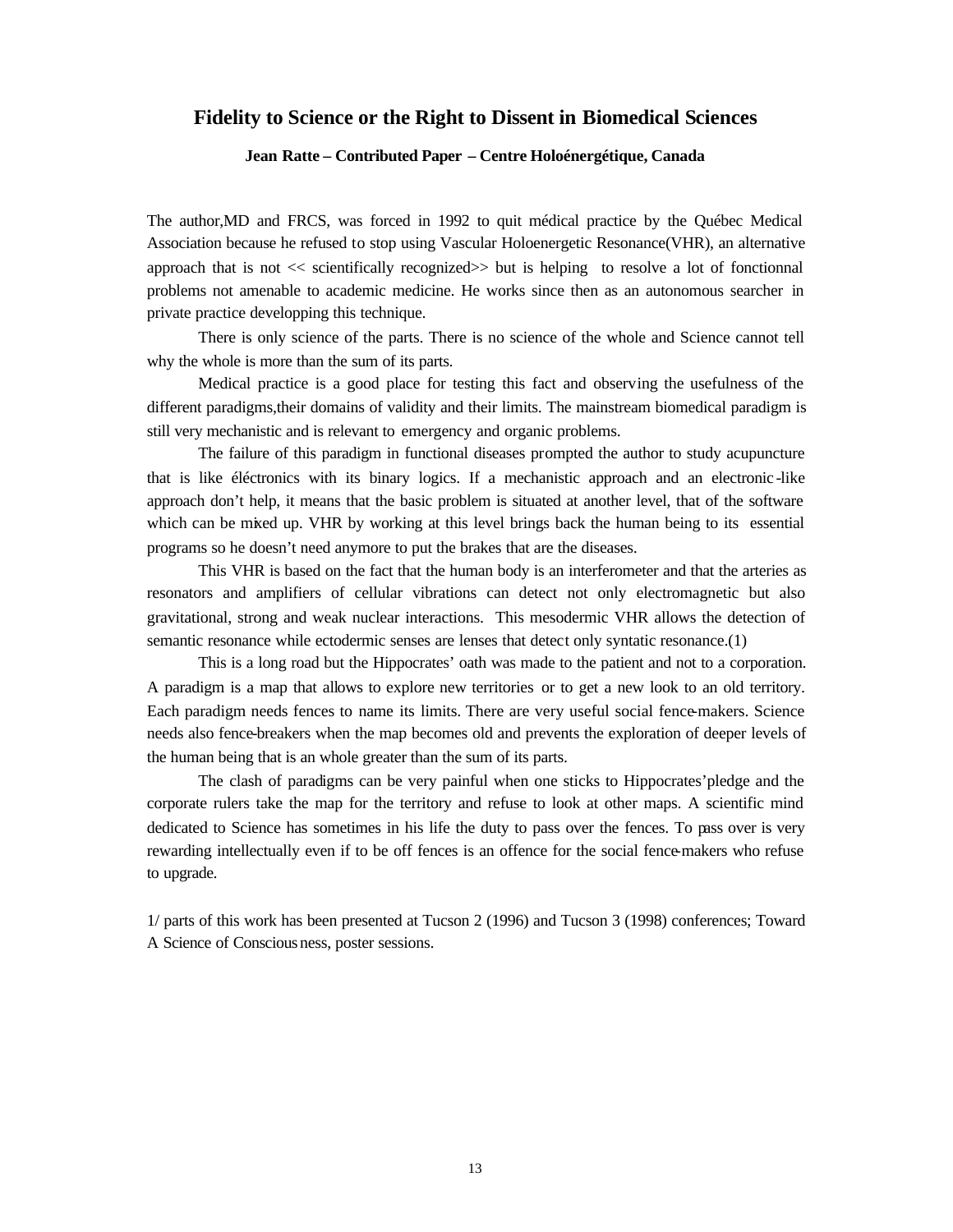## **Do you know who is on the phone? Replication of an experiment on telephone telepathy**

#### **Stefan Schmidt, Susanne Müller & Harald Walach**

### **Institute of Environmental Medicine and Hospital Epidemiology, Samueli Institute, European Office University Hospital Freiburg, Freiburg, Germany**

Telepathy is a continuously debated topic within the realm of controversial science. The basic suppositions of our modern scientific system and worldview do not allow for effects that are not transmitted by local and contiguous effects. Since so far all research to find a 'telepathic signal' failed, we are challenged with the situation that we do not know of any telepathic information transmission mechanism while at the same time there is a vast collection of case reports containing personal experiences of telepathy.

One example is that many people report that they know in advance who is on the phone when the telephone is ringing. Such reports may be explained by selective memory or expectancy effects but there are also events that resist such hypotheses as e.g. cases of friends that have not met nor called for twenty years calling each other in the same minute. Thus many people believe in an extrasensory communication transfer that is termed 'telephone telepathy'. Surveys show that this kind of belief is widespread and might be one of the most common beliefs into the paranormal at all.

Rupert Sheldrake conducted several experiments to find out whether this effect is really due to telepathy. Subjects had to determine which one of four possible callers is on the phone while the telephone was still ringing. Sheldrake reports highly significant hit rates that cannot be explained by conventional theories. He claims furthermore that people that are familiar to the person answering the phone are identified at significant better rates than unfamiliar callers.

We attempted to replicate both of these findings by setting up a similar experiment. Twentyone participants were twice invited for a two hour session into an office like room and were asked to pre-identify the callers of 10 phone calls within each session. The caller could be either one of two persons known to the participant or one of two persons unknown to them resulting in a mean chance expectation of 25% correct guesses. Before the first session, participants were asked to fill in questionnaires on mood, personality and paranormal belief. Then they spent approximately 100 minutes in the room together with an experimenter. The whole session was recorded on videotape. Approximately every ten minutes a telephone without display rang and the participant had to announce his call into the video camera before the experimenter lifted the phone to check who was calling. The sequence of the four possible callers was determined by a random event generator. A second experimenter at a different location arranged the calls by calling the callers telling them their calling time.

Overall we obtained valid responses on 397 calls and the participants identified 106 calls (26.7%) correctly. This result is not significant  $(z = 0.81)$ . However 67 (63.2 %) of the correct calls were by familiar callers showing that this group was identified more often than the unknown callers. But this result can be explained by a response bias in the participants because in all 397 calls they responded 242 times (61.0%) with the name of a familiar person resulting in a non-significant hit rate of 27.7% ( $z = 0.96$ , n.s.) for this group and also in a non-significant hit rate of 25.2 % ( $z = 0.05$ , n.s.) for the unfamiliar callers. The difference between these two hit rates is non-significant. Thus our replication failed to yield any telepathic effect.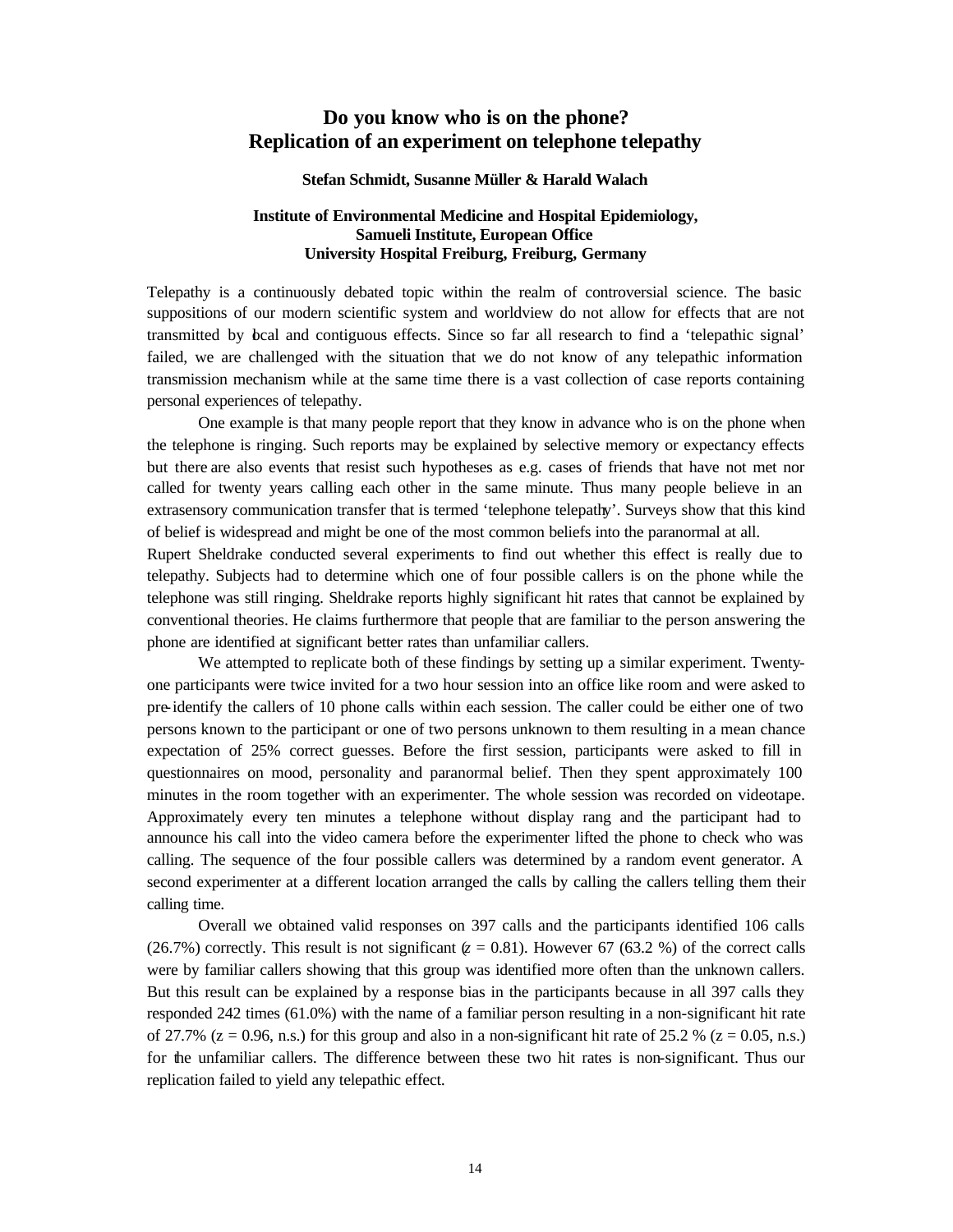## **Crop Circles: the Effects of Electromagnetic Fields on Living Systems**

### **Lucy Pringle – Invited Speaker – Author, UK**

The Crop Circle phenomenon, although acknowledged in anecdotal literature for centuries underwent a dramatic period of evolution from the mid 1980s. Little was understood about the causes and mechanisms involved, though links ancient sites were beginning to emerge. The author, working alongside other researchers interested in the phenomenon's basic geo-physics and biophysics of plant changes, has specialized in the effect of subtle earth energies on living matter, particularly humans and animals. She has assembled the most comprehensive database yet available on health effects of circle energies on individuals. Extreme effects ranging from total nausea and disorientation to remarkable healing results in areas as diverse as arthritis and hearing have been recorded. Recent research has focused on hormonal changes in humans observed with only a few minutes exposure to circle energies. In particular, using the latest portable equipment, significant changes in oestrogen and melatonin have been recorded.

This work is generating significant interest in mainstream medical circles. Work also continues in seeking suitable additional testing protocols for recording the effects of circle subtle energies, based on homoeopathic principles.

For the past 14 years Lucy has been investigating the effects of environmental effects on living matter particularly relating to the effects of electromagnetic fields on humans and animals. Also the failure of electronic instruments. In her book "Crop Circles, The Greatest Mystery of Modern Times", Lucy gives examples of her work. She is a Founder member of the Centre for Crop Circle Studies and Founder and Chairman of UNEX (Unexplained Phenomena Research Society). She is an aerial photographer.

The author is well known for her lectures featuring a wide selection of her own aerial photographs of the Wessex region of the UK. She has also published popular books on the phenomenon.

## **Science: Past, Present, and Future**

**Henry H. Bauer Professor Emeritus of Chemistry & Science Studies Dean Emeritus of Arts & Sciences Virginia Polytechnic Institute & State University - USA**

When someone says "science," we think "physics." The reason for that resides in the history of science and in the historical development of the philosophy of science. Science-as-physics has countless implications for the public image of science, the conventional wisdom about scientific method, the notion of "hard" versus "soft" sciences, and the belief that science means repeatability, predictability, falsifiability.

But the age of physics is at an end, and the age of biology has begun. As biology becomes the most prominent among the sciences, the general notion of "science" will also change, with profound consequences for the interpretation of concepts like repeatability, predictability, falsifiability. Parapsychology may become a mainstream science.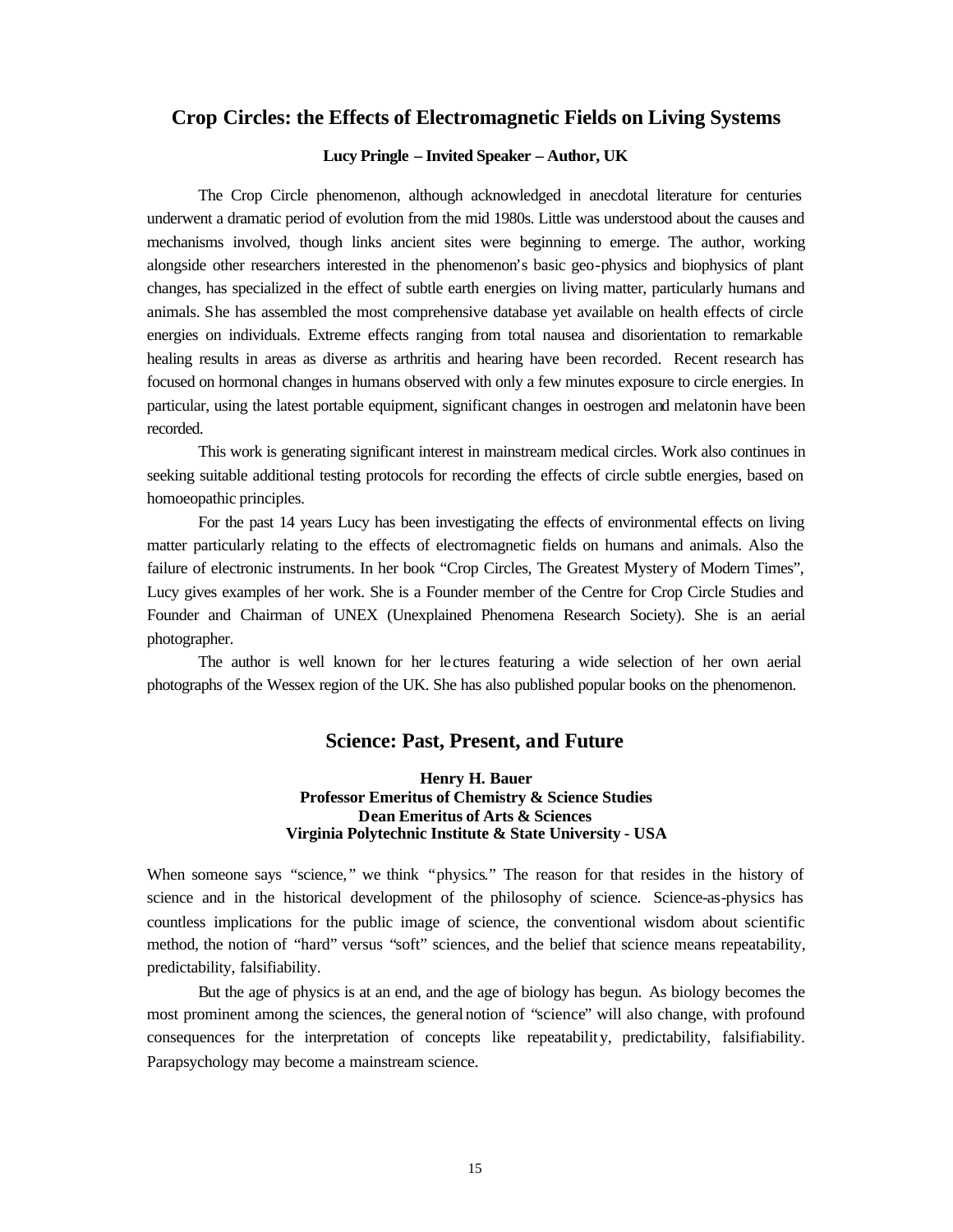## **Présence du Mythe au Coeur de l'Invention Scientifique : de Platon à l'Electromagnetisme (en français)**

### **Michel Cazenave – Invited Speaker – Ecrivain, France**

L' "histoire sainte" de la science prétend que celle-ci s'est toujours construite rationnellement. L'histoire réelle des sciences nous montre le contraire. Comme le dit Paul Feyerabend: "Anything goes". En particulier - et Karl Popper l'avait déjà constaté avec tristesse-, la science a souvent été produite par rationalisation et mise à l'épreuve des faits de vieux scénarios mythiques de l'humanité. D'où se pose la question du statut d'une imagination créatrice, différente par nature de ce qu'il est convenu d'appeler l'imaginaire.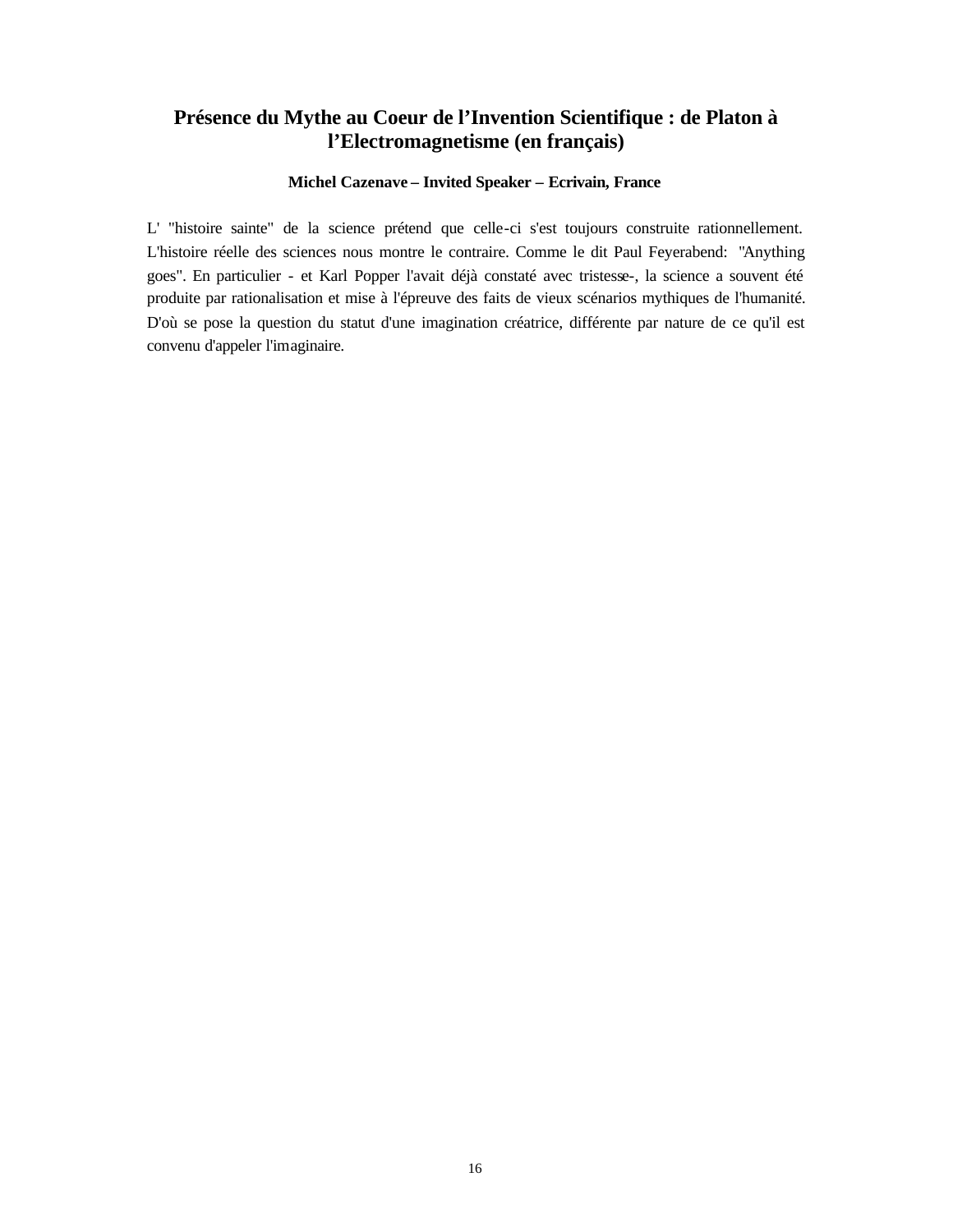## **On the Cosmic Nature of the Scientific Ideas and the Role of the Observers in the Universe**

### **? . Kaznacheev, A. Trofimov**

### **International Scientific-Research Institute of Cosmic Anthropoecology – Contributed Paper - Russia**

Modern cosmology, leading more and more into the open spaces of our galaxy and the Universe, possesses the features of human measurement. The deepening of the anthropic view since the middle of the last century includes both the strong and the weak principles, as they were formulated by Carter as well as the finalistic postulates of subjective-objective development.

Undoubtedly, the strong principle , proposed by Carter "the Universe should be such that the existence of observers at some evolutional stages is supposed" requires further development.

The anthropic vision of K.E. Tsiolkovsky, the well-known russian cosmologist, can be formulated as follows: "Being an object, the Universe reproduces a subject (the multitude of Observers), as a necessity of self-reflection of the Universe and its evolution and keeps the conditions for a continuous existence of the Observers. This principle is a foundation of philosophy and cosmology, and probably represents the essence of the evolution of the Universe. The multitude of subjects at different levels and spaces of the Universe can perceive each other as objects followed by an unification in the Universe's subjective world.

The observer's origins can be related to evolutional fundamental properties of the Universe, which, as K.E. Tsiolkovsky and his followers considered, is a process of "self-reflection " of all evolutional stages both at the microcosmic level, in vacuum and radiations as well as in all elements of body thermodynamics.

It is possible to assume that the Universe and human mind provide in themself some latent, outstripping projects (scripts), variants of different events, inducing the conditions for the occurrence of the next generations of Observers. Activity of these Observers, "self-reflecting" the Universe, implies the use of energoflows and new forms of sources of energy. Of great importance are the next three principles:

1. The hypothesis of a self-development of the Universe comprises outstripping axeologic scripts, programs of the emergence of different Observers in a combin ed "Minkosky-Kozyrev spaces».

2. The role of the Observers is a development of the little-known information universe flows and their realization in society, science, history, culture, religion, the recent geopolitical reality of the planet Earth and its practice of planetary evolution.

3. A man of this planet, using various forms of energy, leads a part of the Universe to explosive instability, excitation, transition to the following phase of its progressive or, on the contrary, regressive development. The mankind searches painfully for ways of its survival, and cosmic anthropoecology becomes a science connected directly with cosmoplanetary evolution.

Cosmic anthropoecology involves all known regularities of the evolution of the Universe, modern philosophy, natural cosmology, astrophysics and planetary science. It is an attempt to understand the essence of human measure, the mind and mankind's role on our planet as well as its interactions with a cosmic space mind.

Cosmic anthropoecology allows to understand more exactly the anthropic principles and new scripts of evolution. Modern physicalism (the dogma of physics), which is prevailing today, has already been changing its paradigm and shows a physico-humanitarian expansion of scientific horizonts. The new vision will conclude that there is a real cosmologic representation of an entity, as well as more deeper and faster development of some inert world nature in living substances, in processes of "alive cosmos", our intellect. As this takes place the essence of ideality and the essence of materiality are united and we come back to "omega", i.e. understanding the role of our life on the planet Earth and in the Universe.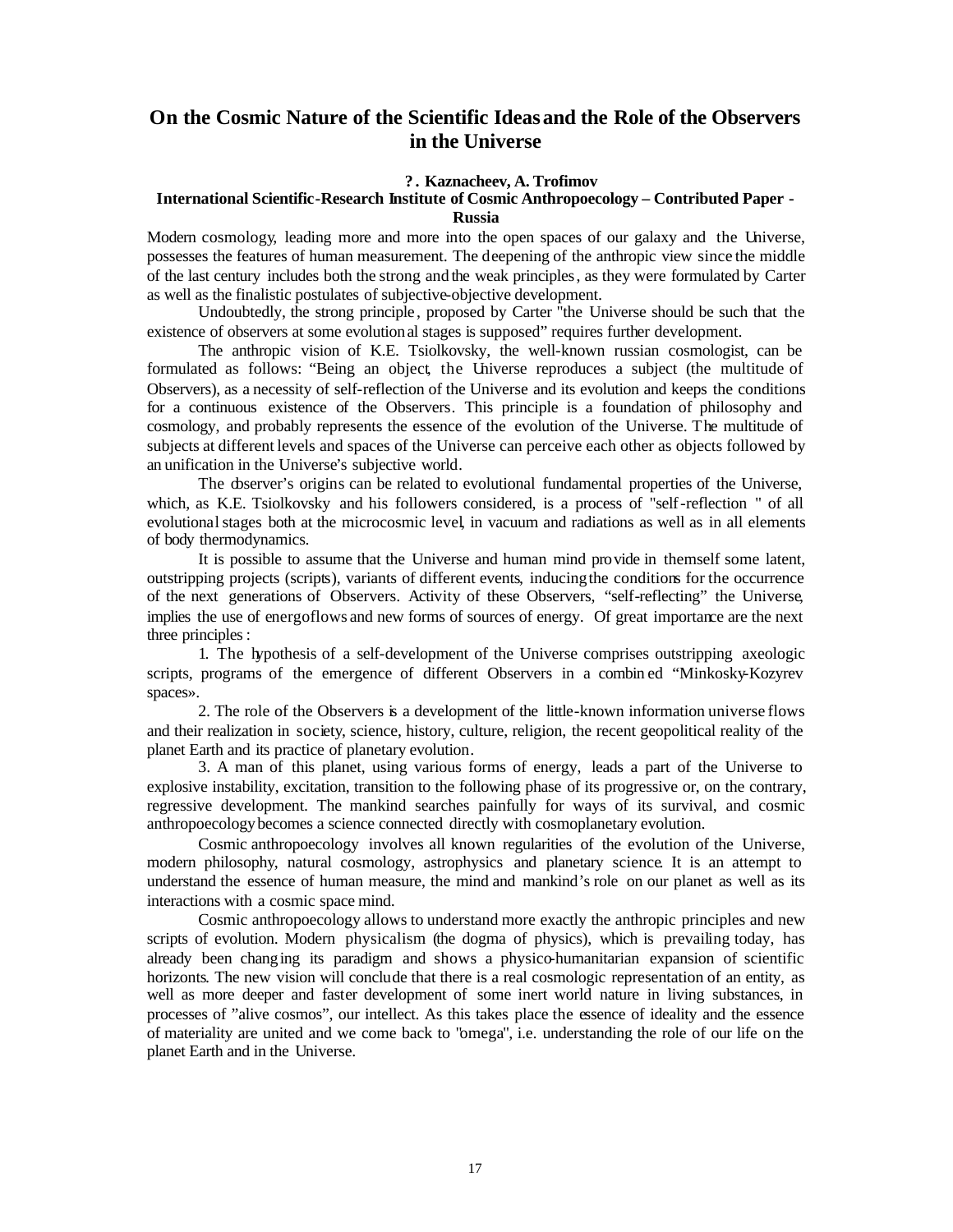## **Excess Mass Stress Tectonics-EMST, and Z? Space: New Advances in Geology and Cosmology**

#### **STAVROS T. TASSOS**

#### **Institute of Geodynamics - National Observatory of Athens -P.O. Box 200 48, 118 10 Athens, Greece**

#### **DAVID J. FORD**

#### **2/22 Mitchell Str. - Townsville, N.Q., Australia, 4810-**

The concepts of Plate Tectonics and Thermally Driven Earth in Geology, and Big-Bang and Doppler Redshift in Cosmology are considered not only inadequate, but contrary to logic and observation. Excess Mass Stress Tectonics-EMST and Z ? Space are proposed, as realistic, logically consistent, and mutually complimentary alternatives.

In the context of Excess Mass Stress Tectonics (EMST), the Earth is treated as a randomized solid body, the size of which, due to cosmic expansion and internal processes, increases with time. The core is a low temperature, high energy and high frequency plasma state material, wherein new elements form, constituting the Excess Mass (EM), then are added to the overlying mantle. Iron, with the highest nuclear binding energy of 8.8 MeV, is the last element to form. Due to cosmic expansion, the internal pressure gradient is from the center towards the surface, so EM ascends as solid state 'wedges'. Ascending iron, which characterizes the present stage of Earth's enlargement, ascends in the form of reduced high pressure  $F\hat{\epsilon}$ , to a depth of about 700 km. At shallower depths it releases its 4-5 electrons, when oxidizing at lower pressures; and thereby causes microcracks to form, initially of near atomic size  $(10^{-10}$  m), and finally of crystal size  $(10^{-6}$  m), wherein a necessary longer wavelength of resonance of the 'old' metallic bond electrons from  $Fe^{2,3+}$ , and 'new' electrons from  $Fe^{2}$  is reached; the type of subsequent resonance is named Electron Resonance Stimulated by Excess Mass Electrons (ERSEME). The combined sympathetic oscillations at the thermal-infrared frequency of  $\sim 10^{14}$  Hz within such microcrack cavities  $(-10^{17} \text{ units})$ , for an 8.8 earthquake), generates a near instantaneous adiabatic shock stress rate, which coerces a plastic solid material, as rocks are, to instantaneously respond elastically, and is necessary for seismic wave generation. Rigidity/viscosity and net electronic state remains the major physical difference between the resonating electrons within the in parallel-connected microcracks, and the surrounding rocks. What determines an earthquake's magnitude is the density of microcracks/resonant cavities for a given volume, or else, a greater volume for a constant density of microcracks. Volcanism, heat flow, gravity anomalies, and other solid Earth phenomena are explained in the context of EMST.

The essence of Z? space proposition is that space randomness logically implies that finite itself does not exist in any physically expressed sense; infinity is the only possible logical physical state within a randomised existence. Unification of observations is found in the removal of the false premise that 'finite' physically exists; in any form. Space is considered expanding, randomised, finiteless, continuous, elastic, lossless, and the logically necessary source of all mass, which measurably emerges due to anisotropic distribution of space itself, via 'particle' standing-waves. Space is thought of as the primary and only ingredient of physical existence, and matter and light are simply sine waveforms of ? anisotropy, of a perfect-elastic space isotropic continuum. The elastic continuum is lossless, has infinite elasticity, and possesses all cosmic mass. Gravity is the anisotropic directed tension, within this elastic of space, and its inverse quantity is 'mass', i.e., the elastic's own inversely equivalent density. As linear expansion occurs, elastic tensional energy of space itself rises, counter-acting entropic dissipation, so recharging a lossless elastic cosmos. As tension rises, elastic density falls inversely proportionally, and the frequency of matter and light linearly rises, as one, due to linear endless space expansion. Astronomical redshifts ?z=1 are considered non-Doppler in origins. Relativistic redshift equations, which project z values where z? 1, are rejected, and the linear relationship is co nsidered valid. This non-Doppler effect is logically considered as a natural continuous rise in the emitted frequency of photons, from all matter, over time; and is attributed to a linear reduction in the size of all standing-wave 'particles', due directly to the linear rise in space's elastic tension G. The observable volume of space is the 'optical bubble'.  $Z_i$  means infinite impedance, i.e. perfect reflectivity of all energy; and occurs due to the inability of space to deform elastically at any rate ? c.  $Z_2$  is the inevitable cause of 'solidity', which results from the perfect reflection of all acceleration energy imparted to standing-wave particles, which are continually oscillating space itself, at the maximum deformation rate possible. Many major outstanding physical issues, such as how gravity is quantised, find their natural unforced quantitative solutions, via logical reappraisal within a finiteless Z? space context.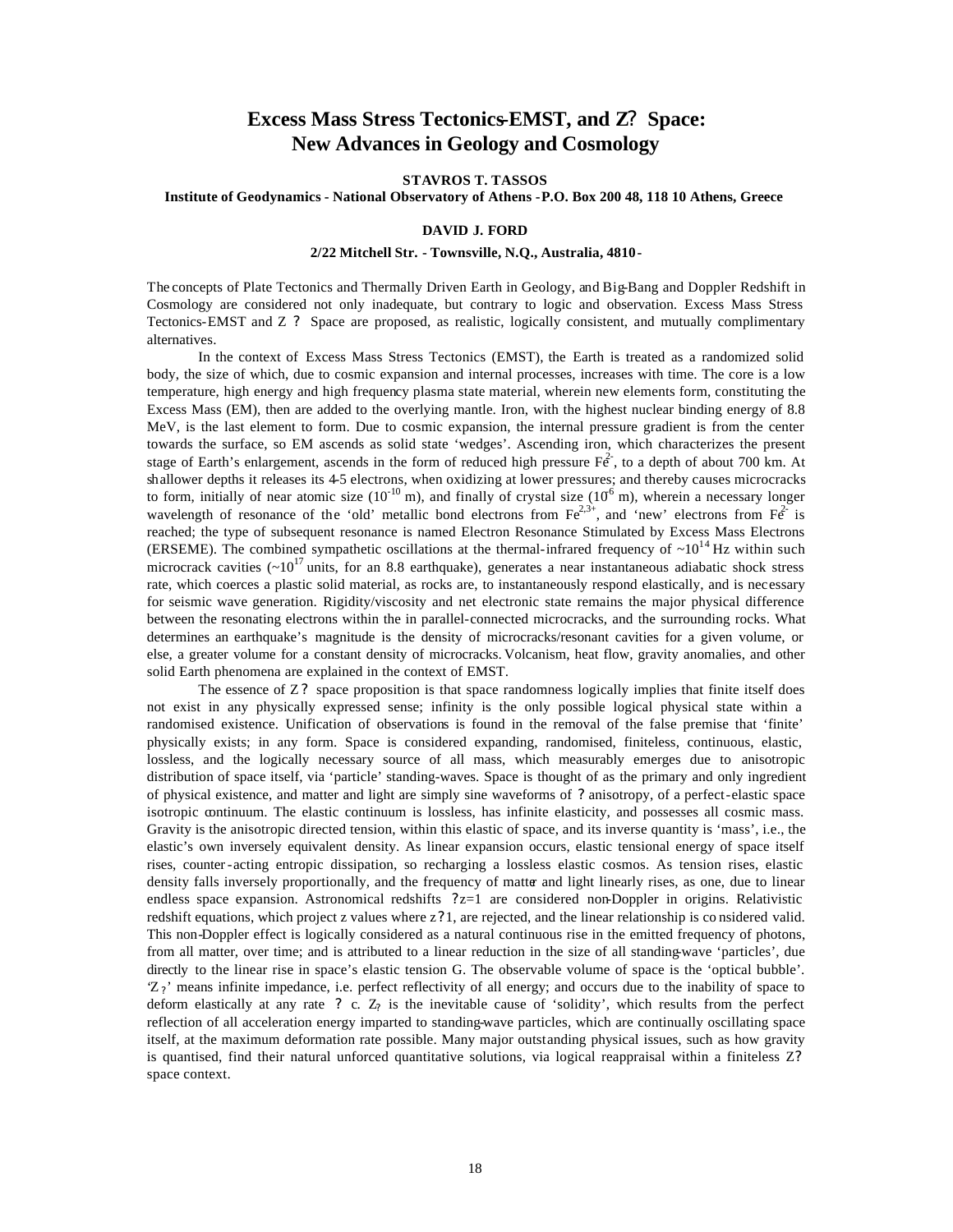## **Science and Wisdom "The Incredible Nonseparability"**

### **0. COSTA DE BEAUREGARD – Invited Speaker - France**

Wisdom is called upon at times of "scientific révolutions", *paradigmatic shifts in* Kuhn's wording. Sorting grain from chaff is not easy when, as dictionaries put it, a *paradox* shows up as "a surprising but perhaps true statement" -like in the deys of The Copernican Revolution. Further révolutions occurred in physics, but none of a similar magnitude before the quantum one in 1900 and the relativistic one in 1905. We are interested here in the *révolution of quantum non-separability,*  especially in *its quantum-and-relativistic* form. It is Einstein who, at the 1927 Solvay Council, pinpointed the problem, one that has kept burning up to this very day - the 2002 April issue of *Physical Review Letters* contains the account of an experiment performed at the Geneva University, testing the time aspect of non-separability. In the co-signer's wording "the oddness of quantum mechanics" is thus evidenced once more. The *paradox* stems from the *probabilistic interprétation of wave-particie dualism.* 

Discarding technicalities, *what has wisdom to say concerning non-separability? Bom's wavelike probability calculus defines the code of an information transmitting telegraph where coding and decoding are reciprocal.* The twin faces of Aristotle's *information, namely knowiedge and organization,* are thus exchangeable, together with those of *efficient and final cause. Inverse optical retum,* tied with *predictionretrodiction symmetry,* shows up as *interfering non-separability.*

*Phase coherence,* the master word in ail this, implies a *sui generis corrélation between physical préparations and measurements quite arien to accepted préjudice.* The concept of a *self-supporting reality* is rejected, and replaced by one of an *agreed upon realization. Jung's collective unconscious concept* fits well with this.

So, far from being "irrational", the so called "paranormal" phenomena of telepathy, pre- or retro-cognition, psycho-kinesis, are naturally formalized.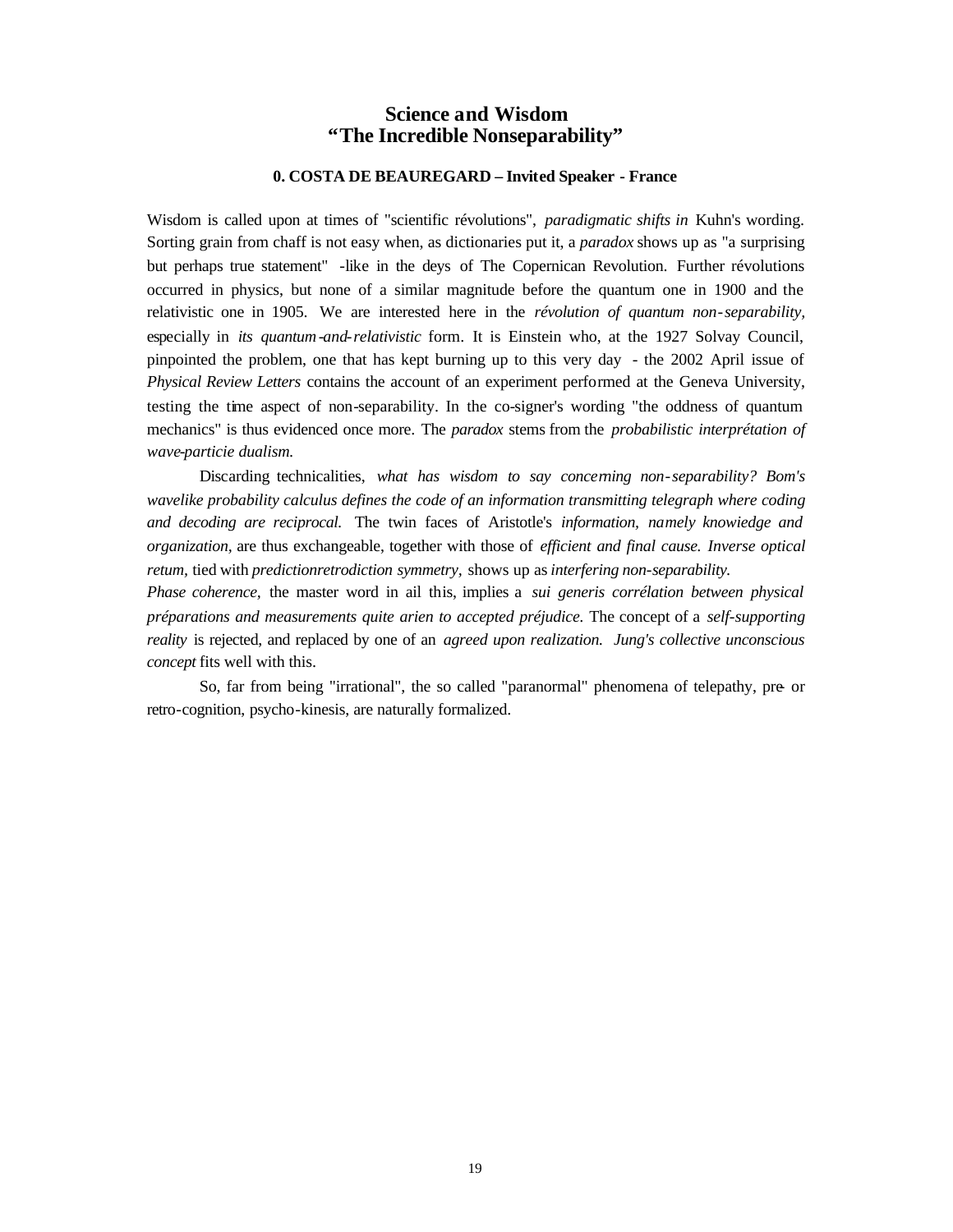## **Finding the World in Light**

### **Philip Franses,– Contributed paper - Ortec Consultants, Osloweg 131, 9732 BK Groningen, The Netherlands -** pfranses@cs.com

The nature of science is founded on the act of affirmation required of the individual to make the world intelligible. In relativity the act of affirmation is individual measurement of events, the universality of light providing the observed events with collective order. In quantum theory, there is a choice whether we come to terms with an infinite darkness for the few moments of light in which the atom is engaged or settle on isolated islands of light.

In relativity it is light, that establishes a common connection beyond the relative nature of individuals. The transmission of light communicates a universal relation between events. It is light that is the basis of the inner experience of connection between the events I experience and the experience of another.

Within physics, the mathematics of a black hole describes a world in the absence of light. The continuity of the individual no longer resides in its ability to communicate with other individuals through light in the flow of events. The universe is a discontinuity of images that follow apparently nowhere. The individual's ability to communicate through light seems closed upon itself.

Starting out from the assumption of the universality of light as the basis for individual participation, the relativity of physical phenomena leads into a darkness, in which light is no longer there to help.

Quantum theory on the hand makes the events of its reality part of all the participants, so that it is not dependent on light for its communication. Further light that should be emitted by the electron continually during its orbits is only evident in transitions between orbits, when the light has the requisite energy to bring about the transition. In these transitions light takes on an existential form, behaving as a particle with position and direction, while between these transitions light is nothing more than the potential of its actualisation.

The potential of light giving of the individual crosses the terrain of encounter in open question to the world; the participation of the individual in the negation or affirmation of this potential are the two poles between which the potential for light giving is realised. The individual is moved to effect his light giving in the darkness of the world and to open up his darkness to engage with the light of the world. Between these two possibilities the potential of light giving draws a conditional line around which the relationship of being may unfold.

Darkness may be overcome because light is focussed into an existential realisation. There is a paradox between worlds of darkness and light, that has a logic of resolution, in a step wise engagement with the world. Science helps us to formulate the essential question containing the paradox and shows its resolution through the moral imperative, the choice for an existential light.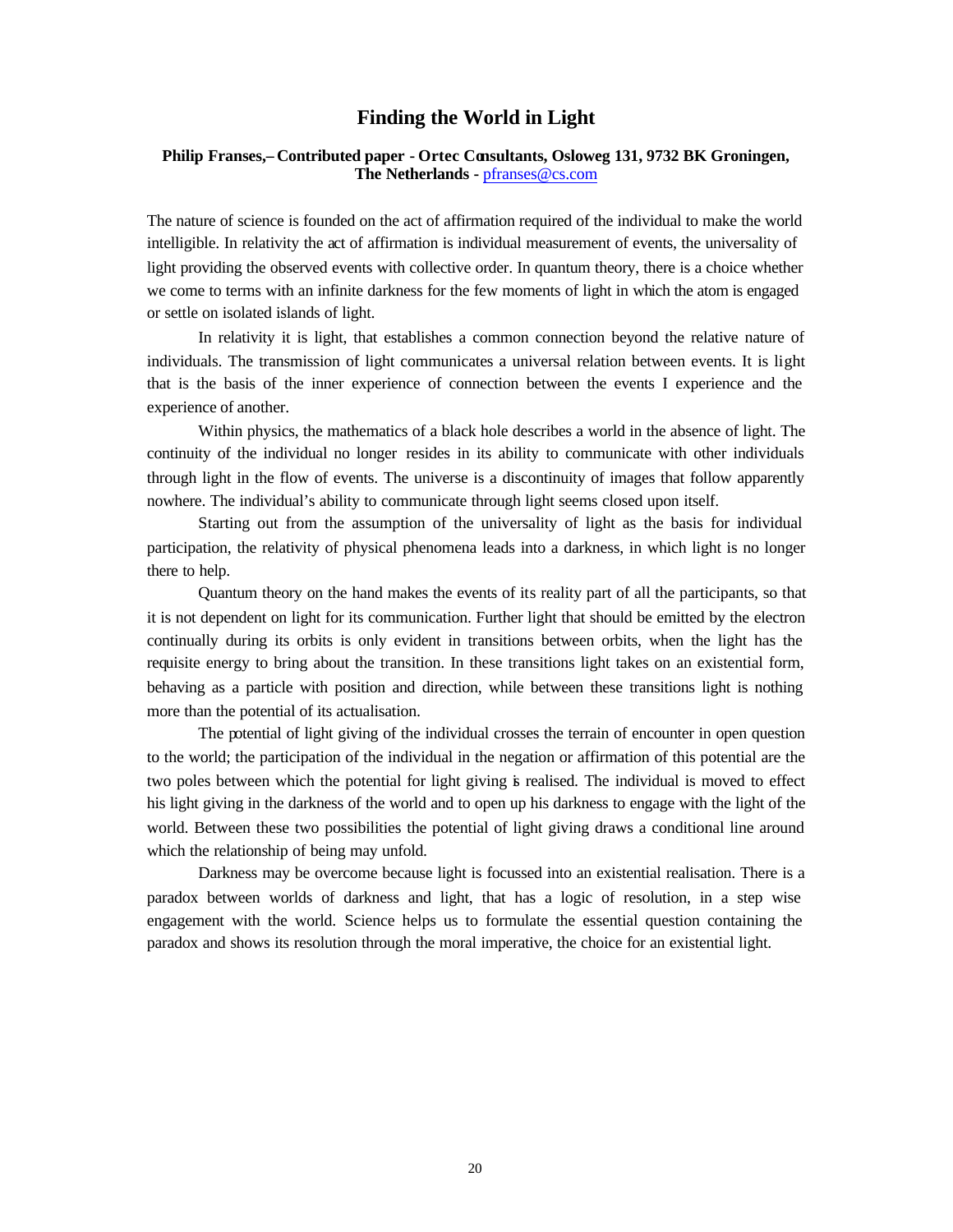### **The Bankruptcy of Reductionism and the Dimensions of Consciousness**

### **Max Payne – Invited Speaker - Formerly Senior Lecturer in Philosophy, Sheffield Hallam University. Trustee of the Scientific and Medical Network -UK**

Mind cannot be reduced to matter. Reductionism is scientifically invalid and philosophically inadequate. A scientific theory that replaces commonsense must be demonstrably better than the opinions it replaces. Rainbows are better explained by refraction and reflection than by fairies. No brain scan gives us as much information about a person's intentions than do introspec tion or verbal interrogation. At the moment Reductionism is an act of dogmatic faith. It can be argued in reply that in principle a full description of brain structure is possible through further advances in neurophysiology.

In terms of present knowledge such a fuller material description will have to be in terms of the deepest understanding of matter we have, that is quantum physics. However Heisenberg and Non-Locality forbid the possibility of the precise description needed to prove Reductionism, and it now seems that 94% of the matter in the universe is "dark" and unaccounted for in our present theories. Thus quantum physics is a grid of mathematics we impose upon reality, and the conscious mind of the scientist that imposes the grid must remain forever outside it.

This recognition makes a strong case for a form of Pan-Experientialism in which mind and matter are inner and outer aspects of a reality that includes both. Nothing in this contradicts any advance in neurophysiology. It does, however, raise the question of the dimensions of consciousness. Are we correct in the rationally centred assumption that there is nothing higher in the scale of consciousness than the mind of a professor of psychology ready for work on Monday morning ? We know that there are levels that are different or lower. We have to attribute consciousness to at least the higher animals, but what is the mind behind a cat, a bat, or a flock of migrating birds? Drunkenness, brain injury, and sleep all show that there a levels below recolle cted rationality. But do not genius and mystical experience suggest that there may be levels above?

Just as telescopes, microscopes, and cyclotrons are needed to extend the five senses in the exploration of the outer aspect of matter, may not severe disciplines be necessary in the inward exploration of mind ? Scientific knowledge extends into the ever widening exploration of the outer dimension of matter, but the self-critical open process of scientific inquiry extends in both directions. The scientific investigation into the inner dimension of mind touches fingers with the techniques yoga and religious meditation, but in the spirit of an open, and self critical inquiry in which all conclusions are relative and provisional.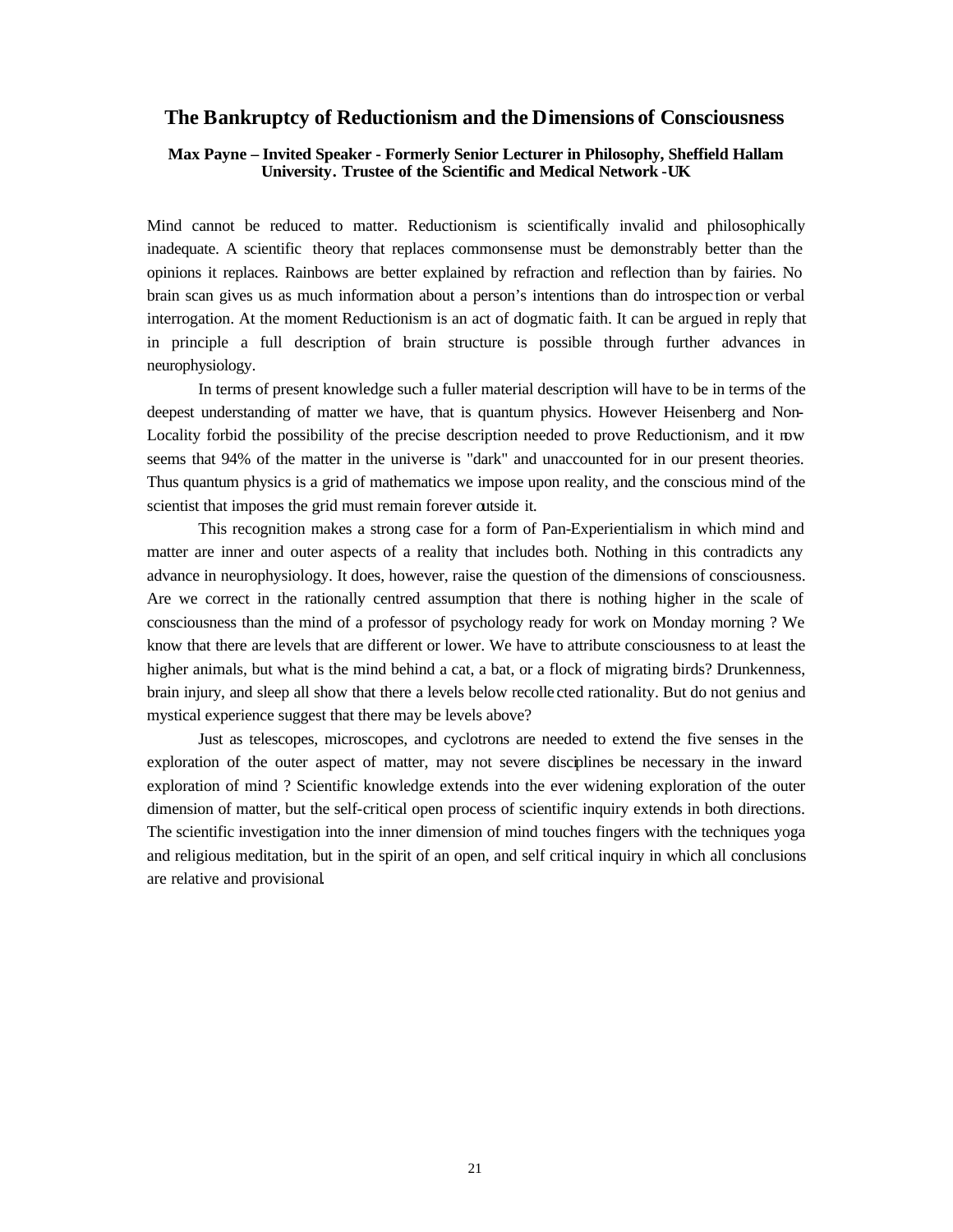## **The Limits of Science**

### **Jacques Benveniste – Invited Speaker - Directeur de Recherche Emérite at Inserm - France**

Fibrinogen coagulation by thrombin is severely blunted by a virtual anti-thrombin, i.e. the EM signal, first computer-recorded from molecular anti-thrombin then "replayed" to water (www.digibio.com/video, US patent 6541978 B1,18/07/2001). How this result is received by the scientific "community" reveals several anomalies of contemporary science.

This advance is linked to the physical nature of the molecular signal and its mode of action, by co-resonance, which does not violate any physical law. Many aspects of biology, now purely phenomenological, become operational. An example out of many possibilities is the detection of a microbe anywhere from anywhere. Nevertheless, the "peers" burst with indignation. Fraud was evoked and pre-scientific words flourished, such as "*heresy*", indicating the startling existence of dogmas in science.

This story reveals other breaches on what are (or should be) cast-iron scientific principles, not mentioning (not being the subject of this presentation) outdated sheer honesty:

1) Acceptance of a result only depends on its statistical significance. An impaired coagulation indicates an anticoagulant effect, which cannot be dismissed because the reason for inhibition is unusual. Research relies precisely on paying attention to "anomalous" phenomena.

2) Science (and art, and industry, and...) progress through trials and errors. If error becomes a crime, science will idle and stop. It has idled and stopped, in fact, since the mid-twentieth century, under the cover of technological hops.

3) Another principle appears sound... in principle: results must be replicable in other labs. If stringently applied to "nascent" results that appear one day to escape the next one, it will forbid any really new advance. Our original work, the effect of highly dilute biological substances, dubbed "the memory of water", has been independently replicated in six laboratories, one of them twice, http://www.digibio.com/credentials. This didn't deter the spread of the rumor (*not replicated)* and the ensuing excommunication. What kind of totalitarian ideology is there behind this nonsense, or should I say this non-science?

4) I propose a dogma: science is foreign to dogmas, which are antithetical to research. Yet, such practices have nowadays overwhelmed the system – the word "heretics" indicates a fixed set of rules- which itself evolved from individualistic activity to a bureaucratic Leviathan.

The controlling bodies are main institutions, national academies, inefficient centrally run organisms (CNRS in France, NIH in the USA...) and major science journals which now tell what to investigate on, or else "*you will not be published*". This oligarchic bureaucracy, with no democratic and legal framework, offers easy stifling levers to the happy few in control. In the name of excellence, the peer-review system allows self-appointed representatives of the existing science to reject upsetting ideas.

Is there an antidote to these menaces to scientific progress, that is to our civilization? Probably not. Perhaps a simple measure: allocate 5% of research budgets to projects turned down by the passés "experts", possibly the only way to let fresh air flow into the system? Provisionally endorsing a false idea or fact is much less harmful to science than rejecting a real one, declared "*unbelievable*" by some close-minded autocrats. Anyhow, we do not built nature but unveil it, and the only competent judge is time.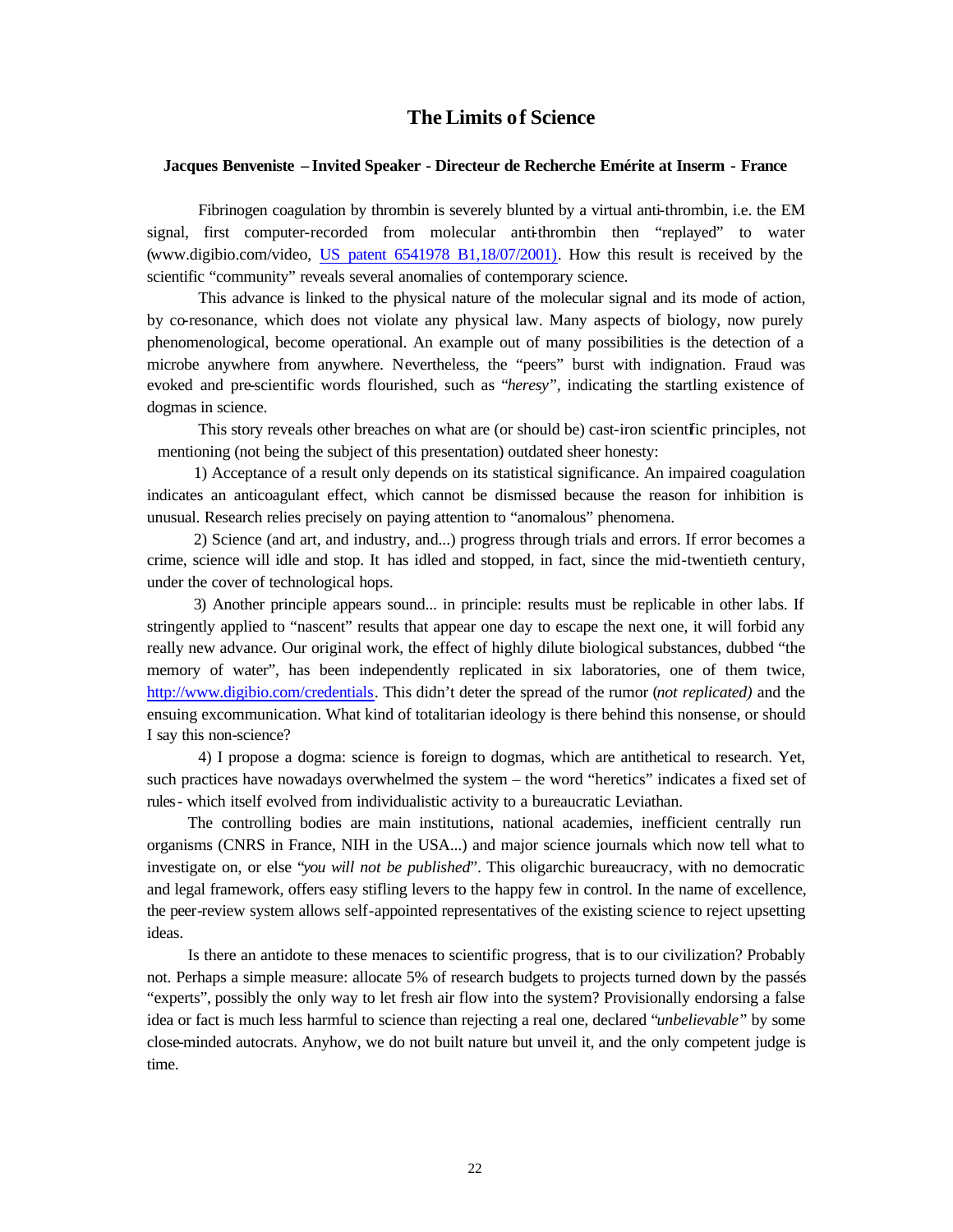## **Dissipative Structures: A Paradigm in Science and Arts**

### **Ariane Maugery \* and Guy Le Lay¤ - Contributed Paper - France**

\*S.T.A.R. case 7, Université de Provence, Centre Saint Charles, 3 Place Victor Hugo F-13331 Marseille Cedex 03.

¤CRMC2-CNRS, Campus de Luminy case 913, F-13288 Marseille Cedex 9, France

Our work reflects the conjunction of an artist's point of view, who is also a PhD student in Aesthetics (A. M.), and the practice of a Physicist, in Solid State and Nano-Science (G. L. L.) who question fundamental scientific ideas and concepts like self-organization, deterministic chaos, strange attractors, complexity, pervasive in modern science ?1?.

Here we will relate such concepts in a kind of diptick. One aspect is a synthetic presentation of the non-linear historicity of our basic understanding of matter, inspired by the plurality of the times, inherently involved. Henri Bergson revealed it as a "true duration" which is self-generated and deals with this concept ?2?. It highlights the constructive role of entropy, based on Prigogine's work the origin of A.M.'s sensitivity for sciences- that of dissipative structures, which unceasingly exchange energy with their local environment 3.

The second aspect, is a real artistic creation which explores some phenomena of spontaneous organization, as a genuine entity. We will show an audiovisual composition (5 minutes) created by A. M. with spasmodic fragments of the meandering motion of a dancing body. It crosses various media in a kind of erratic movement, paradoxically, simultaneously with several contradictory prospects, implying a kind of stratigraphic internal vision. For this, we will reshape a video which was realized in this state of mind as a complex architecture where several levels of organization are entangled ?4?.

?1? J-P. Luminet, *L'Univers chiffonné*, Fayard, 2001; F. Varela and J. Shear (Eds.), *The View from Within: First-Person Methodologies,* Imprint Academic, London, 1999; Edgard Gunzig and Simon Diner, *Le Vide, Univers du Tout et du Rien,* Editions Complexe, 1997.

?2? H. Bergson*, Essai sur les données immédiates de la conscience,* Quadrige, Presses Universitaires de France, Paris, 1927; *Matière et Mémoire*, Quadrige, Presses Universitaires de France, Paris, 1939.

?3? I. Prigogine, *La nouvelle alliance, Métamorphoses de la science,* Folio Essais, Editions Gallimard 1979 ; I. Prigogine, I. Stengers, *Entre le Temps et l'Eternité,* Champs Flammarion, 1992.

**?4?** *Dissipative Metamorphosis* **was an invited presentation duri ng the Art and Science session:**  *Surface-Time* of the 11<sup>th</sup> International Conference on Solid Films and Surfaces held in Marseille, **France (8-12 July 2002).**

? Corresponding author; Email address: chaosmos@free.fr; Tel.: +33 (0)609147673 http://chaosmos.free.fr/ariane/home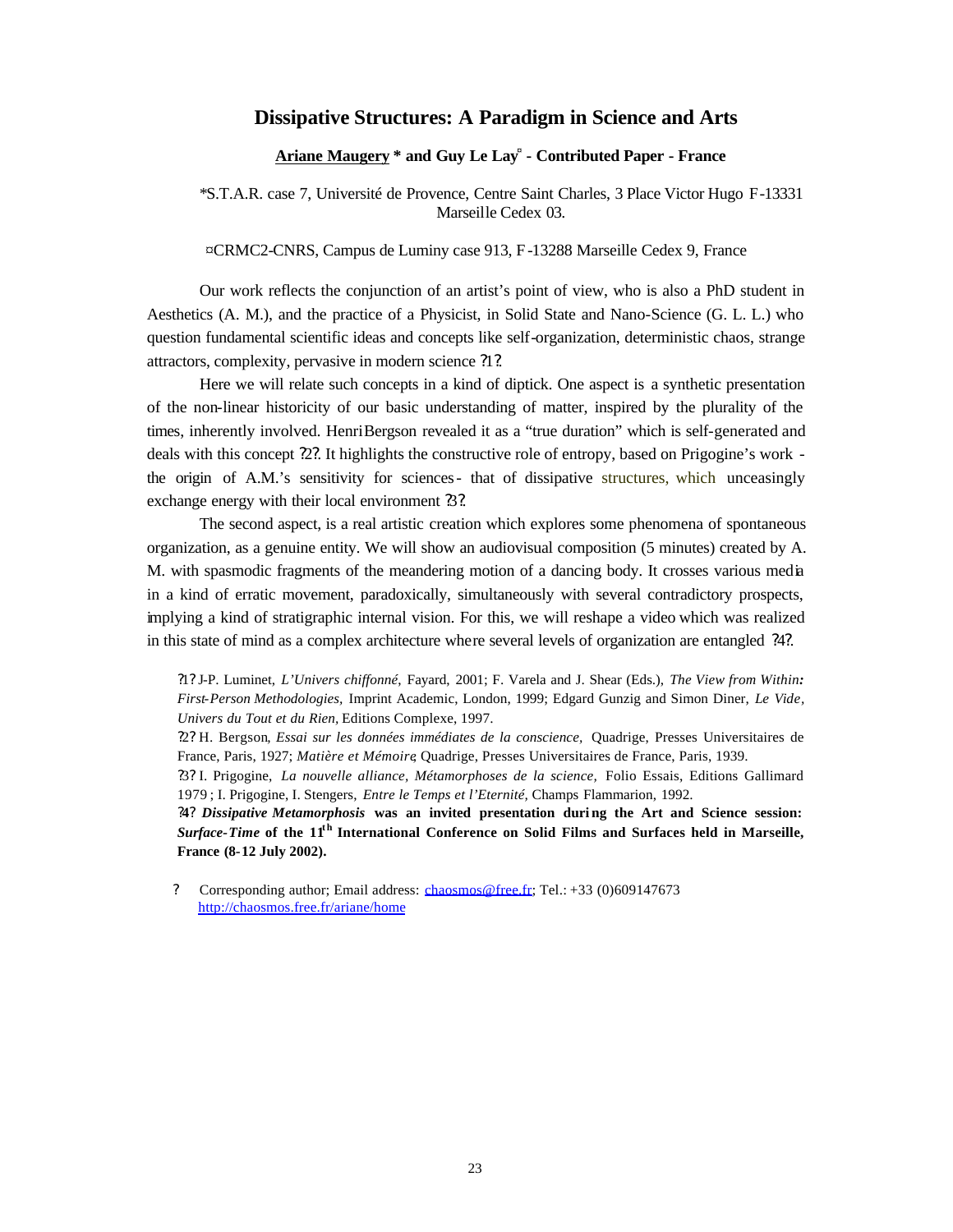## **KEO the Satellite: at the Crossroads of Arts, Science, Technology and Humanism**

#### **Jean – Marc Philippe – Invited Speaker – France - www.keo.org**

### **KEO ELU «PROJET DU XXIème SIÈCLE» PAR L'UNESCO**

A l'intersection de l'art (pensée intuitive) de la science (expression d'une forme de savoir issue de sa méthode propre), des technologies (expression du degré des savoir-faire humains à un moment donné) et de l'humanisme (intérêt majeur rapporté à l'espèce et à ses valeurs morales) KEO est un projet qui fait sens. Ce sens qui lui est précisément conféré par l'intersection même d'où il procède, et que l'invention artistique dans son alchimie peut rendre sensible.

#### **KEO, une liberté d'expression pour tous**

Jusqu'à fin décembre 2004, chaque personne sur Terre est invitée à adresser gracieusement un message d'un maximum de 4 pages destiné à ses très lointains descendants pour témoigner de sa vie, confier ses rêves, ses craintes, ses espoirs, exprimer ses interrogations ou ses croyances, transmettre une parole ou une simple pensée en écrivant un message dans la langue qu'il souhaite.

#### **KEO, un don des Hommes d'aujourd'hui aux Hommes de demain**

Tous les messages reçus, sans censure, s'envoleront à bord du satellite, ailé, KEO conçu pour revenir intact sur Terre dans un temps très lointain. Aussi lointain que les premières peintures et premiers signes abstraits apparus sur les parois des grottes australiennes … il y a quelque 50 000 ans.

Outre nos messages, KEO sera aussi porteur de cadeaux archéologiques chargés de symboles et d'informations. Nos descendants prendront ainsi connaissance de la somme des savoirs des Hommes du XXIème siècle, de leur diversité culturelle et individuelle.

#### **KEO, un espoir au présent pour nous tous**

A l'horizon 2006, une fois KEO dans l'espace, nous pourrons, nous aussi, hommes, femmes et enfants du XXIème siècle partager tous nos messages entre nous, après les avoir rendus anonymes dans leur copie conservée sur Terre : « Qu'as-tu dit ?… toi le chef du village africain, toi l'enfant des favelas, toi le vieux sage japonais, toi la mère de famille, toi la jeune fille amoureuse, toi le chômeur, toi le prix Nobel, toi l'handicapé, toi le prisonnier, toi le poète, … ».

Par le partage de nos expériences (les messages, rendus anonymes, seront mis en libre accès sur Internet), par cette meilleure connaissance des aspirations des Uns et des Autres, tous nous pourrons contribuer à mieux nous comprendre pour mieux vivre ensemble et réaliser un monde plus humain entre nous.

De plus, alors qu'il faudrait 10 années sans interruption pour lire ne serait-ce qu'un million de messages, les formidables outils de l'ingénierie linguistique informatique nous délivreront, dès la mise en orbite de KEO des cartographies de contenu comme autant de «radioscopies » de notre communauté humaine, continent par continent, culture par culture, âge pas âge.... Alors, KEO, cette œuvre collective initialement destinée à nos lointains descendants, nourrira le débat public pour réaliser un monde plus digne et nous interroger sur nos comportements actuels. A la lumière d'un idéal collectif entr'aperçu, sans doute nous incitera-t-il à revisiter nos compétences et l'usage que nous en faisons.

#### **KEO, un projet humaniste, altruiste, mené en dehors de toute influence politique, commerciale ou confessionnelle : chacun sur Terre est invité à y participer gratuitement**

Depuis plusieurs années, le projet KEO bénéficie du concours gracieux d'institutions (UNESCO, Ministère des Affaires étrangères...), d'entreprises (Arianespace, Agence Spatiale Européenne...), de réseaux (Fédération Internationale des Droits de l'Homme...) et de personnes dans le monde qui veulent croire en l'avenir.

*A l'image des grandes réalisations qui marquent et qui jalonnent l'histoire de l'Humanité, KEO s'inscrit dans la lignée des Pyramides et de la Grande Muraille de Chine, sous la forme d'une oeuvre collective universelle, porteuse de la mémoire que les hommes du XXIème dans leur ensemble entreprennent d'adresser à leurs lointains descendants, pour, les prenant à témoin, s'interroger sur eux-même et leur destin d'espèce et peut-être ré-inventer le monde d'aujourd'hui.*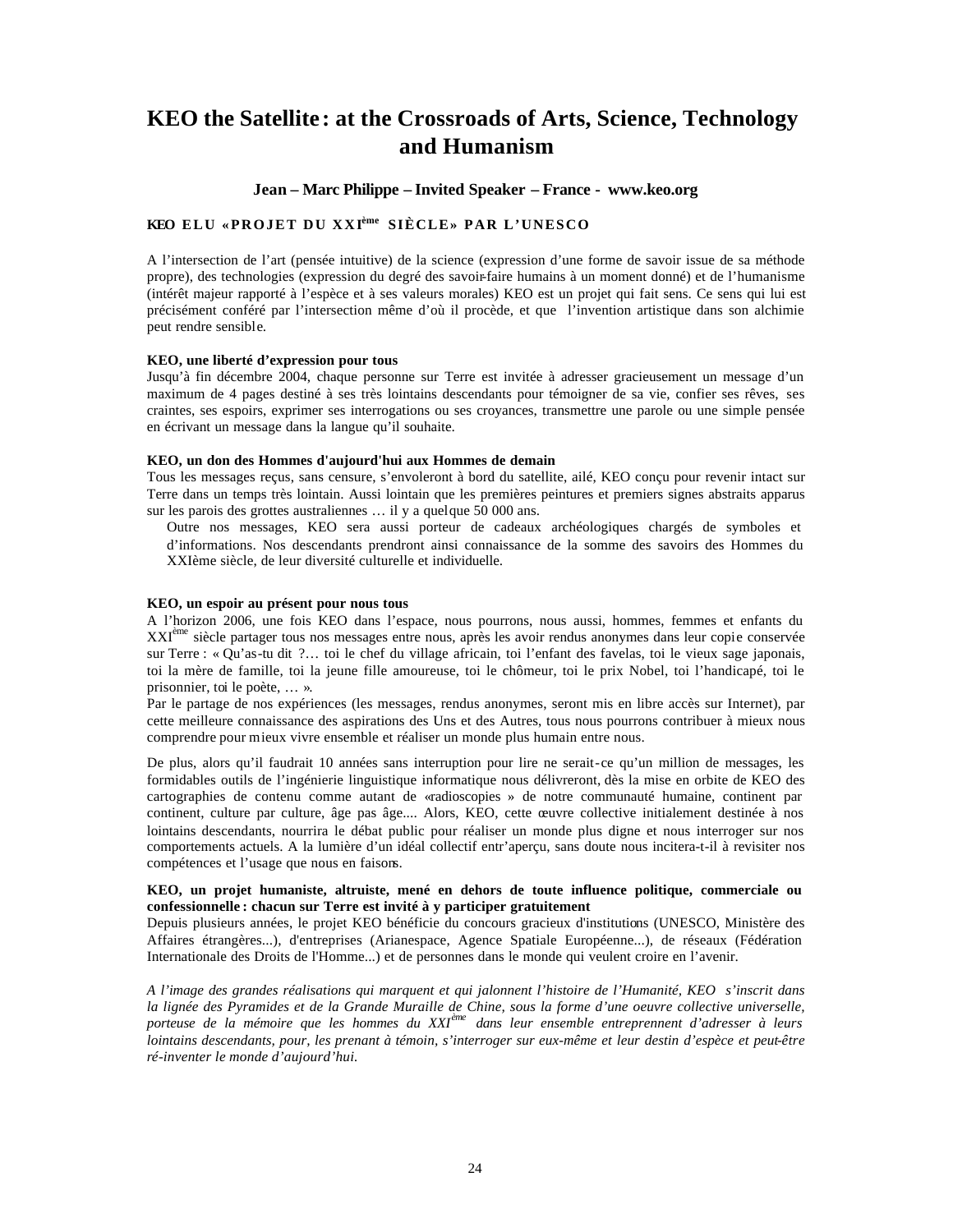## **Scientific Discoveries and Moral Responsibility**

### **Victoria Popova, Lidia Andrianova, Elena Savelyev – Contributed Paper - Russia**

Today consciousness has reached such high levels that the technologies we developed can lead to selfdestruction of humanity. Scientific discoveries require a new level of moral responsibility and understanding.

The most recent scientific discovery is the theory of physical vacuum. The development of new revolutionary technologies on the base of this theory is connected with the notion of "torsion fields". In fact, the energy of vacuum fluctuations  $\dot{s}$  10<sup>81</sup> times higher than thermonuclear energy. That is why on one hand utilization of vacuum energy means a huge danger for humanity and can lead not only to destruction of our Earth, but also of the whole universe.

On another hand the discovery of physical vacuum allows creation of the revolutionary technologies of the future. From this point of view the authors suggested such technologies as:

- ? Artificial smell on the Internet, TV, in movies. Smell will be included into our life as presently shape, color and sound.
- ? Biological computers, based on DNA, that combine the properties of organic and inorganic matter. The Spectral Code method suggested by the authors allows transforming the different parameters of DNA into the work parameters of the biological computer independently from the natural features.
- ? The Unified Identification Code of humans, which is based on the holographic property of the Unified Law Process leading to the formation of the material world. This method allows to create the whole portrait of humans according to just one characteristic data.
- ? The new method of earth's rebirth and purification of water.
- ? Methods of health rehabilitation according to the individual spectral code.
- ? The Spectral Code Method allows to compose the algorithm of operation of the material objects and of their properties independently of their basic nature.

Therefore, realization of scientific advances based on the theory of physical vacuum means real progress and a new step of human society towards either development or self-destruction.

One of the major problems of humanity today is global warming which can lead to a global catastrophe. In order to solve this problem some American scientists have suggested to move the Earth further from the Sun. For this purpose it is necessary to change the Earth's orbit. In this case, scientists have suggested to produce a series of asteroid explosions. However, many scientists have another point of view and consider that such solution is connected with a great danger for the existence of our Earth.

That is why today as never before it is necessary to increase the moral responsibility not only for scientists, but also for the governments of all countries.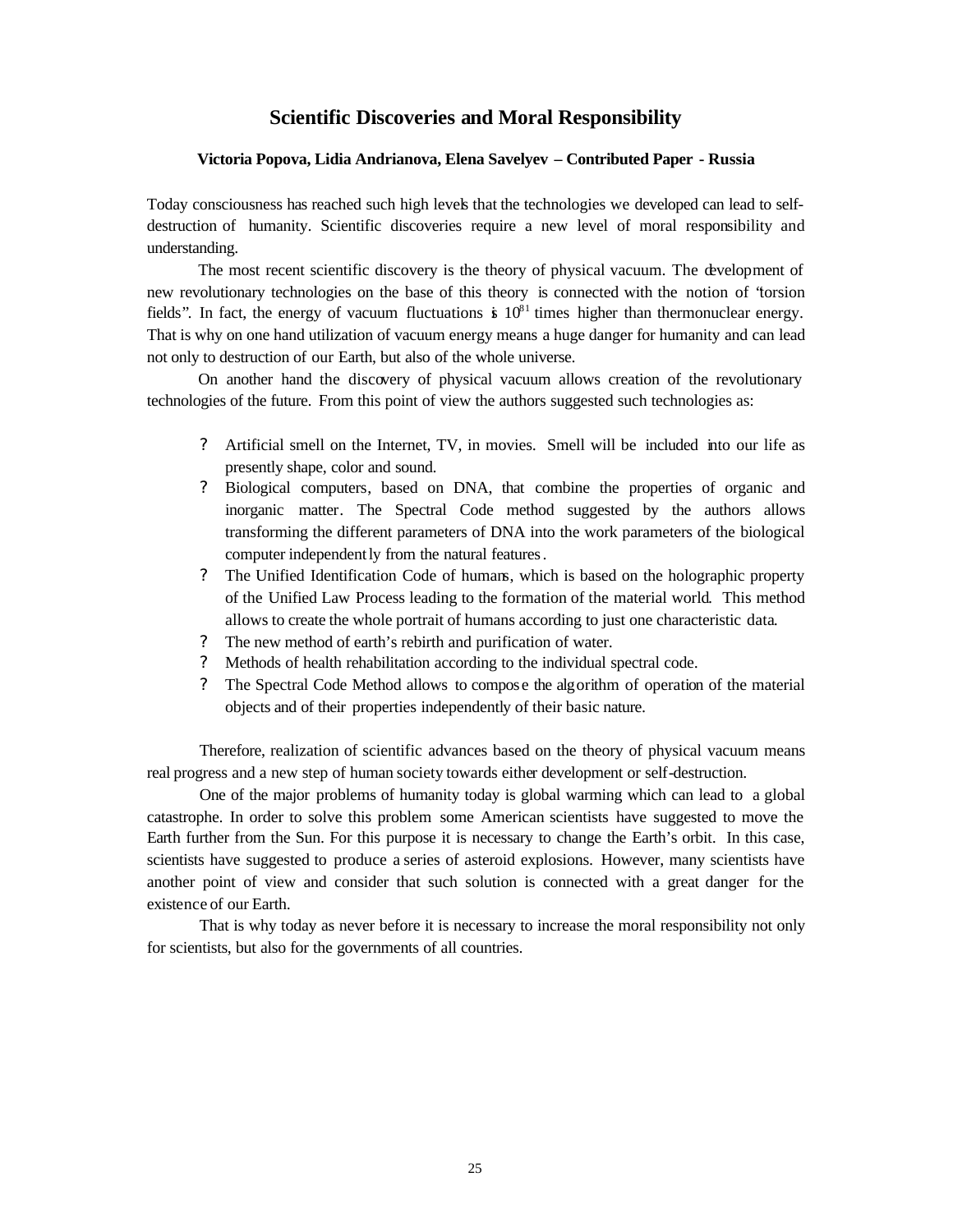## **Neuroscience and Moral Responsibility**

### **David Lorimer Programme Director of the Scientific and Medical Network - UK**

The central question addressed by this paper will be the implications of various models of the brainmind relationship for our concepts of free will and therefore moral responsibility in relation to the way in which our legal systems operate. To the extent that brain-mind theories are deterministic, moral responsibility is correspondingly diminished. Holistic theories of creative self-organising systems may offer a more promising biological standpoint than the epiphenomenal approach of mechanistic materialism. Moreover, patterns within near-death experiences point to an ethic of interconnectedness underpinned by a unity of consciousness that implies mutual responsibility. Such responsibility is also consistent with the positions of by Continental existentialists, who tend to be neglected by British empiricism.

## **The Dharma of Science**

### **Dipamrita Shaitaniya – Invited Speaker - France**

Through this presentation, I would like to give food for thought as regards to the comprehension of the role of science, its sphere of competence and its limits, by drawing inspiration from the teachings of Eastern tradition at times.

More than 3000 years ago, in India, seekers who are called the Rishis investigated the nature of reality from two levels of experience, one of which may be called the absolute, or transcendental level and the other relative, or phenomenal level.

At the phenomenal level one perceives the universe of diversity and is aware of one's own individual ego, whereas at the transcendental level, the differences merge into an inexplicable non-dual consciousness.

The second level is actually the one which concerns the largest part of humanity. The ordinary field of science is found within this second level. Yet, science can be an open window on the first level as it has often been in the past.

Science has been for some of the greatest scientists a spiritual path, a way to connect with and serve the Sacred. How is it then that science is also viewed by many people these days as a force opposed to spirituality and as chiefly responsible for the widely sensed impoverishment and desacralization of Nature?

The search for Truth -- when it becomes more and more mental and divorced from deeper and higher feelings such as compassion, a sense of the oneness w ith and of the all  $$ leads to feelings of isolation and accompanying anxiety, and fear and self-importance enter. Then one wants to control others and conquer nature.

Much of our modern predicament arises from this very dedication to Truth in an exclusively mental manner, within the limitations of the ego. Externally measurable and quantifiable aspects of Nature are not all there is to Nature -not to speak about the rest of Reality. A direct knowledge, which transcends the discursive thought, can apprehend the nature of the world of phenomenon in a non-dual mode.

Amma: Son, when we enter the higher planes we can hear all these stones and wooden pieces talking to us. They are not inert but conscious. Then it will become clear that they are also talking. What is known as matter is only at the empirical level. In reality, it is not there. Everything is one and the same Consciousness.

Can science help to reach or to understand that level?